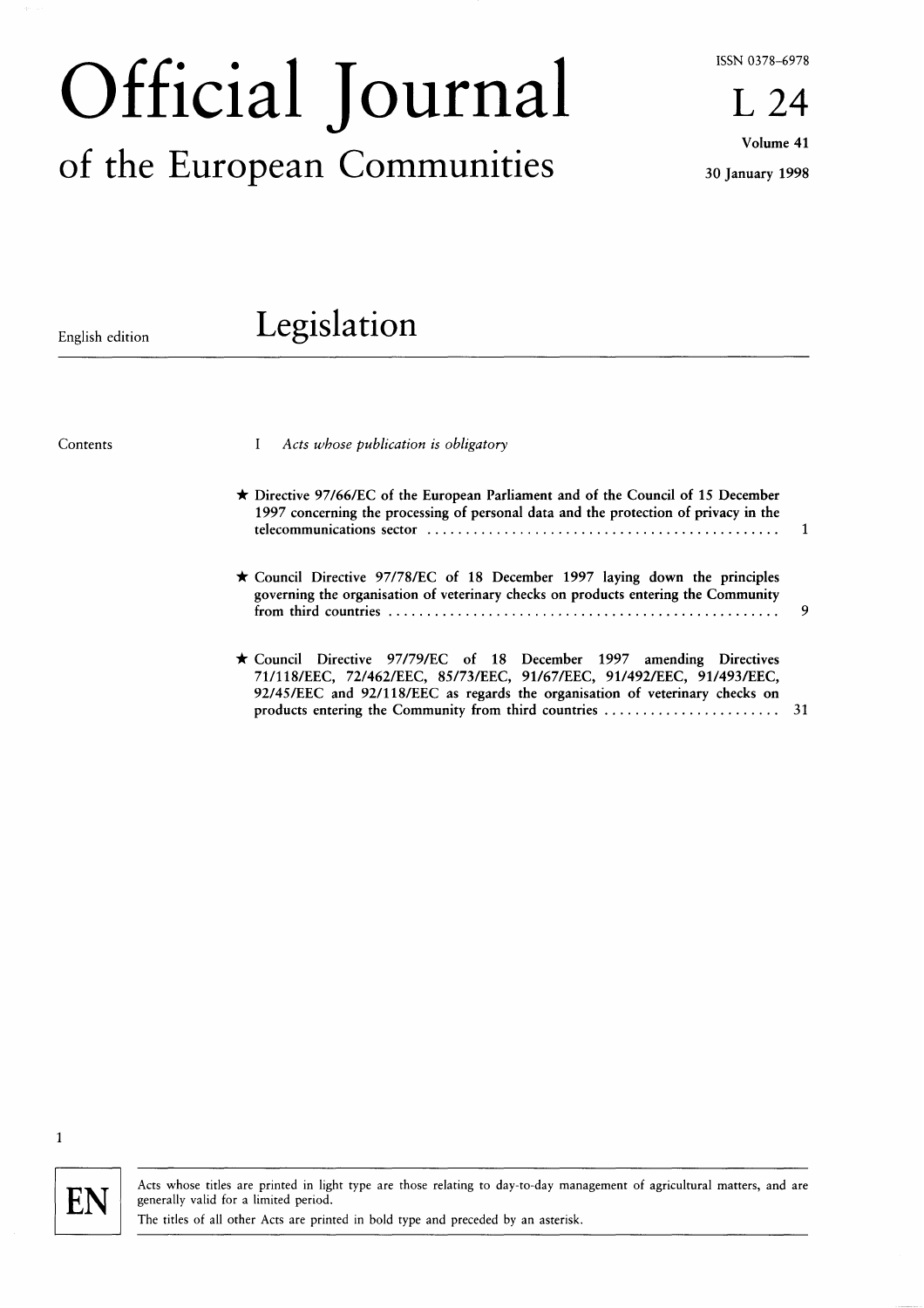I

*(Acts whose publication is obligatory)*

# **DIRECTIVE 97/66/EC OF THE EUROPEAN PARLIAMENT AND OF THE COUNCIL**

#### **of 15 December 1997**

# **concerning the processing of personal data and the protection of privacy in the telecommunications sector**

THE EUROPEAN PARLIAMENT AND THE COUNCIL OF THE EUROPEAN UNION,

Having regard to the Treaty establishing the European Community, and in particular Article 100a thereof,

Having regard to the proposal from the Commission $(1)$ ,

Having regard to the opinion of the Economic and Social Committee  $(2)$ ,

Acting in accordance with the procedure laid down in Article 189b of the Treaty( $3$ ), in the light of the joint text approved by the Conciliation Committee on 6 November 1997,

- (1) Whereas Directive 95/46/EC of the European Parliament and of the Council of 24 October 1995 on the protection of individuals with regard to the processing of personal data and on the free movement of such data(4) requires Member States to ensure the rights and freedoms of natural persons with regard to the processing of personal data, and in particular their right to privacy, in order to ensure the free flow of personal data in the Community;
- (2) Whereas confidentiality of communications is guaranteed in accordance with the international instruments relating to human rights (in particular the European Convention for the Protection of Human Rights and Fundamental Freedoms) and the constitutions of the Member States;
- (3) Whereas currently in the Community new advanced digital technologies are introduced in public telecommunications networks, which give rise to specific requirements concerning the protection of personal data and privacy of the user; whereas the development of the information society is characterised by the introduction of new telecommunications services; whereas the successful cross-border development of these services, such as video-on-demand, interactive television, is partly dependent on the confidence of the users that their privacy will not be at risk;
- (4) Whereas this is the case, in particular, with the introduction of the Integrated Services Digital Network (ISDN) and digital mobile networks;
- (5) Whereas the Council, in its Resolution of 30 June 1988 on the development of the common market for telecommunications services and equipment up to 1992 $(5)$ , called for steps to be taken to protect personal data, in order to create an appropriate environment for the future development of telecommunications in the Community; whereas the Council re-emphasised the importance of the protection of personal data and privacy in its Resolution of 18 July 1989 on the strengthening of the coordination for the introduction of the Integrated Services Digital Network (ISDN) in the European Community up to  $1992\binom{6}{7}$ ;
- (6) Whereas the European Parliament has underlined the importance of the protection of personal data and privacy in the telecommunications networks, in particular with regard to the introduction of the Integrated Services Digital Network (ISDN);
- (7) Whereas, in the case of public telecommunications networks, specific legal, regulatory, and technical

<sup>(</sup> 1) OJ C 200, 22.7.1994, p. 4.

<sup>(</sup> 2) OJ C 159, 17.6.1991, p. 38.

<sup>(</sup> 3) Opinion of the European Parliament of 11 March 1992 (OJ C 94, 13.4.1992, p. 198). Council Common Position of 12 September 1996 (OJ C 315, 24.10.1996, p. 30) and Decision of the European Parliament of 16 January 1997 (OJ C 33, 3.2.1997, p. 78). Decision of the European Parliament of 20 November 1997 (OJ C 371, 8.12.1997). Council Decision of 1 December 1997.

<sup>(</sup> 4) OJ L 281, 23.11.1995, p. 31.

 $(5)$  OJ C 257, 4.10.1988, p. 1.

<sup>(</sup> 6) OJ C 196, 1.8.1989, p. 4.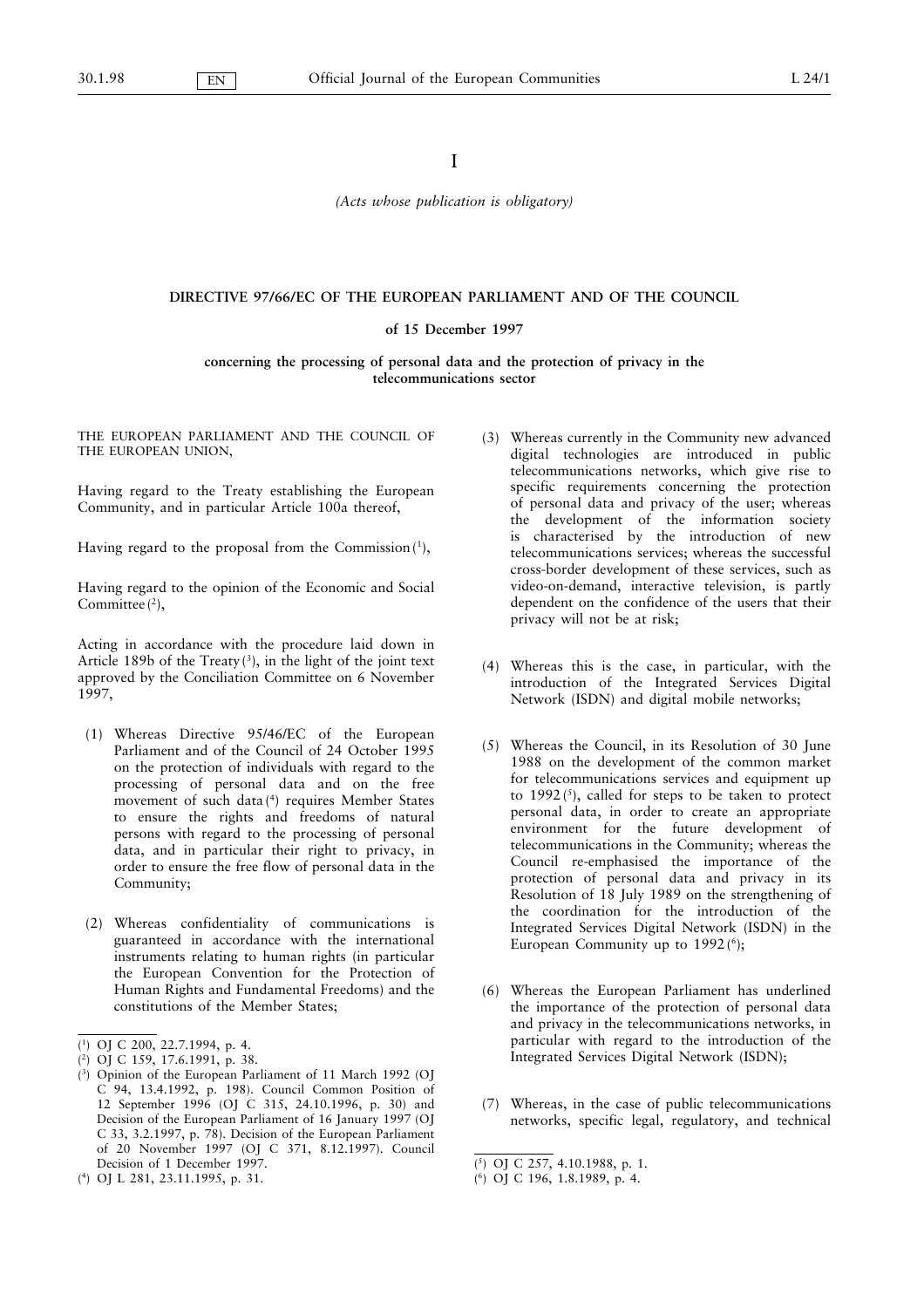provisions must be made in order to protect fundamental rights and freedoms of natural persons and legitimate interests of legal persons, in particular with regard to the increasing risk connected with automated storage and processing of data relating to subscribers and users;

- (8) Whereas legal, regulatory, and technical provisions adopted by the Member States concerning the protection of personal data, privacy and the legitimate interest of legal persons, in the telecommunications sector, must be harmonised in order to avoid obstacles to the internal market for telecommunications in conformity with the objective set out in Article 7a of the Treaty; whereas the harmonisation is limited to requirements that are necessary to guarantee that the promotion and development of new telecommunications services and networks between Member States will not be hindered;
- (9) Whereas the Member States, providers and users concerned, together with the competent Community bodies, should cooperate in introducing and developing the relevant technologies where this is necessary to apply the guarantees provided for by the provisions of this Directive.
- (10) Whereas these new services include interactive television and video on demand;
- (11) Whereas, in the telecommunications sector, in particular for all matters concerning protection of fundamental rights and freedoms, which are not specifically covered by the provisions of this Directive, including the obligations on the controller and the rights of individuals, Directive 95/46/EC applies; whereas Directive 95/46/EC applies to non-publicly available telecommunications services;
- (12) Whereas this Directive, similarly to what is provided for by Article 3 of Directive 95/46/EC, does not address issues of protection of fundamental rights and freedoms related to activities which are not governed by Community law; whereas it is for Member States to take such measures as they consider necessary for the protection of public security, defence, State security (including the economic well-being of the State when the activities relate to State security matters) and the enforcement of criminal law; whereas this Directive shall not affect the ability of Member States to carry out lawful interception of telecommunications, for any of these purposes;
- (13) Whereas subscribers of a publicly available telecommunications service may be natural or legal persons; whereas the provisions of this Directive

are aimed to protect, by supplementing Directive 95/46/EC, the fundamental rights of natural persons and particularly their right to privacy, as well as the legitimate interests of legal persons; whereas these provisions may in no case entail an obligation for Member States to extend the application of Directive 95/46/EC to the protection of the legitimate interests of legal persons; whereas this protection is ensured within the framework of the applicable Community and national legislation;

- (14) Whereas the application of certain requirements relating to presentation and restriction of calling and connected line identification and to automatic call forwarding to subscriber lines connected to analogue exchanges must not be made mandatory in specific cases where such application would prove to be technically impossible or would require a disproportionate economic effort; whereas it is important for interested parties to be informed of such cases and the Member States should therefore notify them to the Commission;
- (15) Whereas service providers must take appropriate measures to safeguard the security of their services, if necessary in conjunction with the provider of the network, and inform subscribers of any special risks of a breach of the security of the network; whereas security is appraised in the light of the provision of Article 17 of Directive 95/46/EC;
- (16) Whereas measures must be taken to prevent the unauthorised access to communications in order to protect the confidentiality of communications by means of public telecommunications networks and publicly available telecommunications services; whereas national legislation in some Member States only prohibits intentional unauthorized access to communications;
- (17) Whereas the data relating to subscribers processed to establish calls contain information on the private life of natural persons and concern the right to respect for their correspondence or concern the legitimate interests of legal persons; whereas such data may only be stored to the extent that is necessary for the provision of the service for the purpose of billing and for interconnection payments, and for a limited time; whereas any further processing which the provider of the publicly available telecommunications services may want to perform for the marketing of its own telecommunications services may only be allowed if the subscriber has agreed to this on the basis of accurate and full information given by the provider of the publicly available telecommunications services about the types of further processing he intends to perform;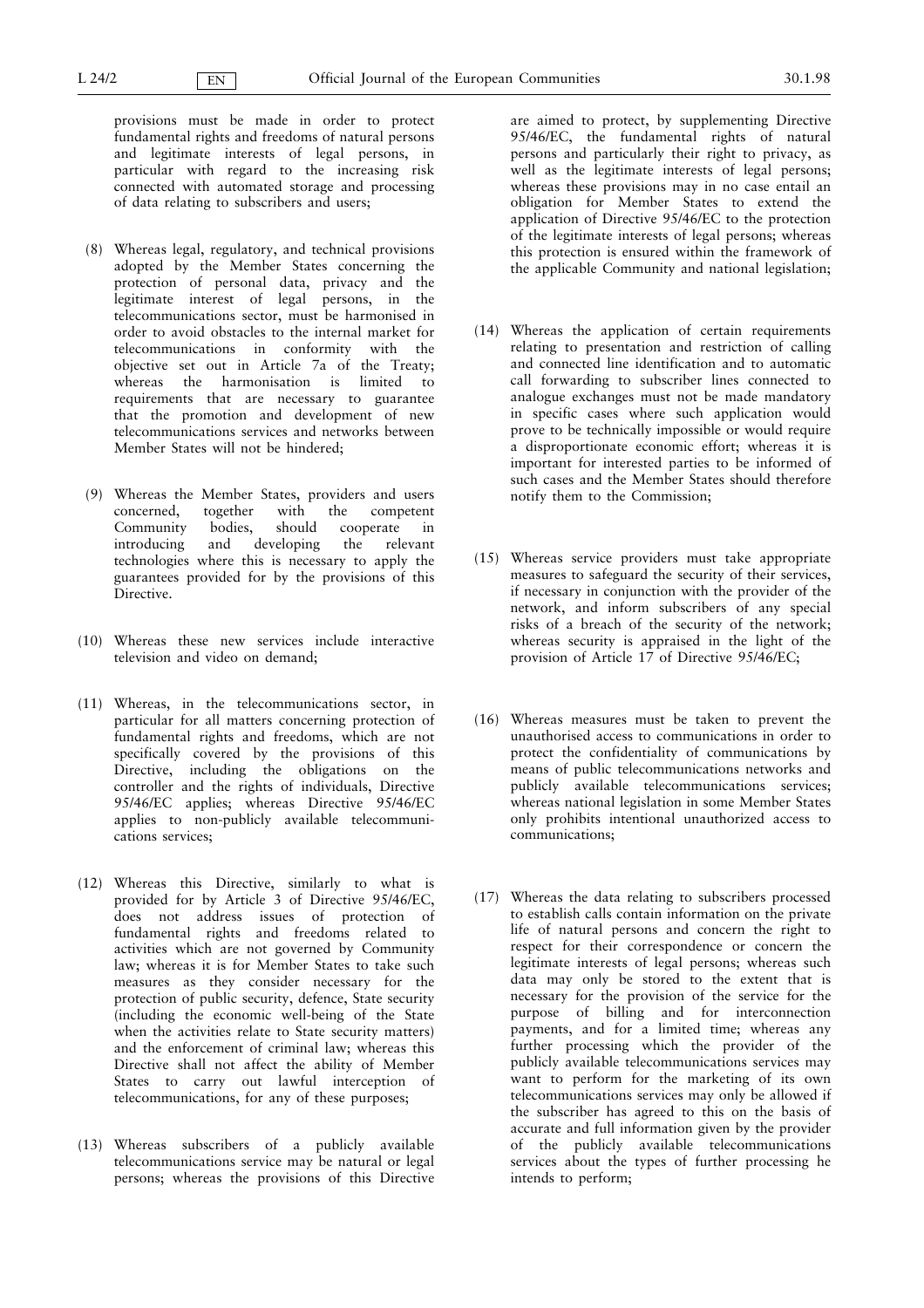- (18) Whereas the introduction of itemized bills has improved the possibilities for the subscriber to verify the correctness of the fees charged by the service provider; whereas, at the same time, it may jeopardise the privacy of the users of publicly available telecommunications services; whereas therefore, in order to preserve the privacy of the user, Member States must encourage the development of telecommunications service options such as alternative payment facilities which allow anonymous or strictly private access to publicly available telecommunications services, for example calling cards and facilities for payment by credit card; whereas, alternatively, Member States may, for the same purpose, require the deletion of a certain number of digits from the called numbers mentioned in itemized bills;
- (19) Whereas it is necessary, as regards calling line identification, to protect the right of the calling party to withhold the presentation of the identification of the line from which the call is being made and the right of the called party to reject calls from unidentified lines; whereas it is justified to override the elimination of calling line identification presentation in specific cases; whereas certain subscribers, in particular helplines and similar organizations, have an interest in guaranteeing the anonymity of their callers; whereas it is necessary, as regards connected line identification, to protect the right and the legitimate interest of the called party to withhold the presentation of the identification of the line to which the calling party is actually connected, in particular in the case of forwarded calls; whereas the providers of publicly available telecommunications services must inform their subscribers of the existence of calling and connected line identification in the network and of all services which are offered on the basis of calling and connected line identification and about the privacy options which are available; whereas this will allow the subscribers to make an informed choice about the privacy facilities they may want to use; whereas the privacy options which are offered on a per-line basis do not necessarily have to be available as an automatic network service but may be obtainable through a simple request to the provider of the publicly available telecommunications service;
- (20) Whereas safeguards must be provided for subscribers against the nuisance which may be caused by automatic call forwarding by others; whereas, in such cases, it must be possible for subscribers to stop the forwarded calls being passed on to their terminals by simple request to the provider of the publicly available telecommunications service;
- (21) Whereas directories are widely distributed and publicly available; whereas the right to privacy of

natural persons and the legitimate interest of legal persons require that subscribers are able to determine the extent to which their personal data are published in a directory; whereas Member States may limit this possibility to subscribers who are natural persons;

- (22) Whereas safeguards must be provided for subscribers against intrusion into their privacy by means of unsolicited calls and telefaxes; whereas Member States may limit such safeguards to subscribers who are natural persons;
- (23) Whereas it is necessary to ensure that the introduction of technical features of telecommunications equipment for data protection purposes is harmonised in order to be compatible with the implementation of the internal market;
- (24) Whereas in particular, similarly to what is provided for by Article 13 of Directive 95/46/EC, Member States can restrict the scope of subscribers' obligations and rights in certain circumstances, for example by ensuring that the provider of a publicly available telecommunications service may override the elimination of the presentation of calling line identification in conformity with national legislation for the purpose of prevention or detection of criminal offences or State security;
- (25) Whereas where the rights of the users and subscribers are not respected, national legislation must provide for judicial remedy; whereas sanctions must be imposed on any person, whether governed by private or public law, who fails to comply with the national measures taken under this Directive;
- (26) Whereas it is useful in the field of application of this Directive to draw on the experience of the Working Party on the protection of individuals with regard to the processing of personal data composed of representatives of the supervisory authorities of the Member States, set up by Article 29 of Directive 95/46/EC;
- (27) Whereas, given the technological developments and the attendant evolution of the services on offer, it will be necessary technically to specify the categories of data listed in the Annex to this Directive for the application of Article 6 of this Directive with the assistance of the Committee composed of representatives of the Member States set up in Article 31 of Directive 95/46/EC in order to ensure a coherent application of the requirements set out in this Directive regardless of changes in technology; whereas this procedure applies solely to specifications necessary to adapt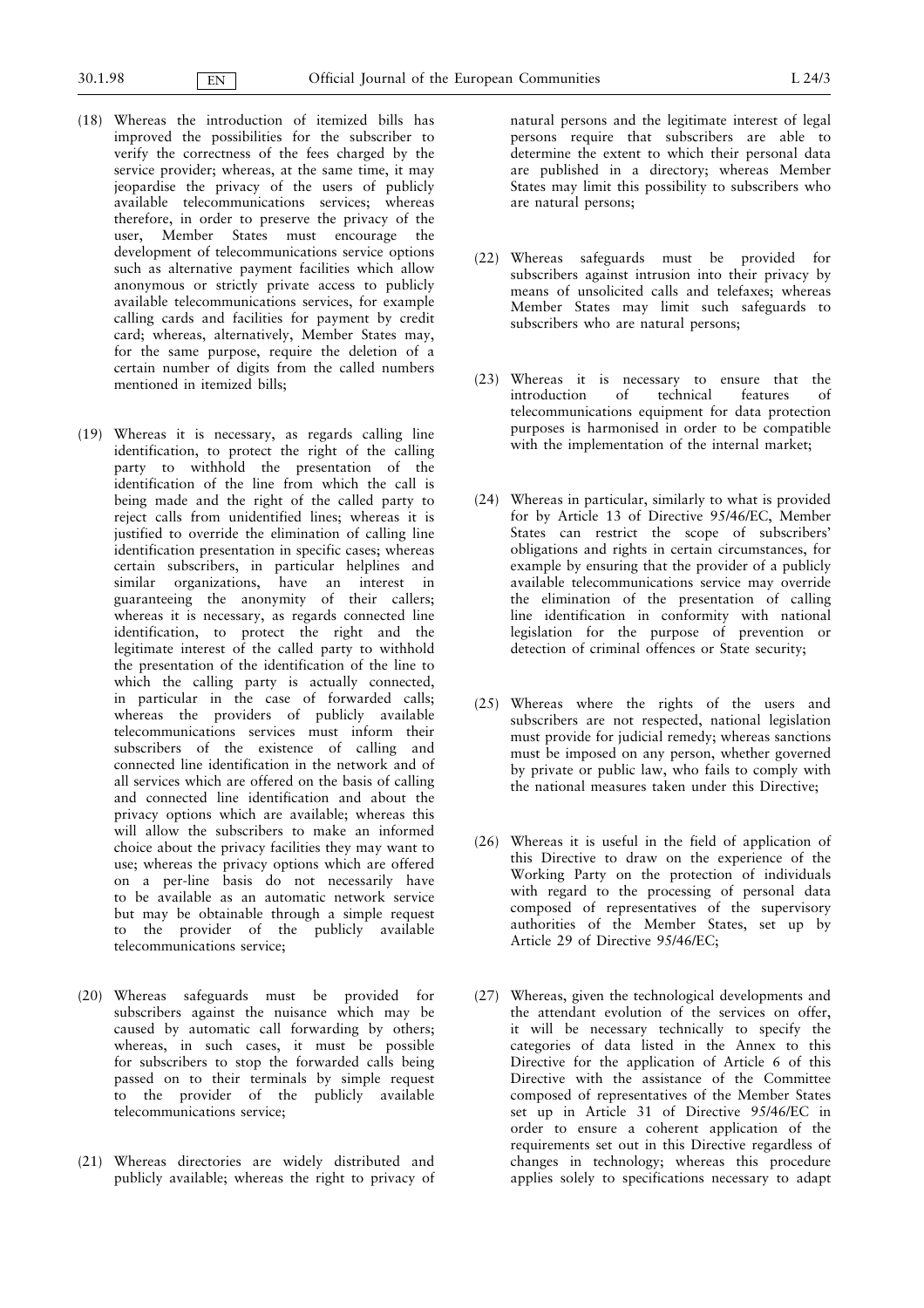the Annex to new technological developments, taking into consideration changes in market and consumer demand; whereas the Commission must duly inform the European Parliament of its intention to apply this procedure and whereas, otherwise, the procedure laid down in Article 100a of the Treaty shall apply;

(28) Whereas, to facilitate compliance with the provisions of this Directive, certain specific arrangements are needed for processing of data already under way on the date that national implementing legislation pursuant to this Directive enters into force,

# HAVE ADOPTED THIS DIRECTIVE:

# *Article 1*

#### **Object and scope**

1. This Directive provides for the harmonisation of the provisions of the Member States required to ensure an equivalent level of protection of fundamental rights and freedoms, and in particular the right to privacy, with respect to the processing of personal data in the telecommunications sector and to ensure the free movement of such data and of telecommunications equipment and services in the Community.

2. The provisions of this Directive particularise and complement Directive 95/46/EC for the purposes mentioned in paragraph 1. Moreover, they provide for protection of legitimate interests of subscribers who are legal persons.

3. This Directive shall not apply to the activities which fall outside the scope of Community law, such as those provided for by Titles V and VI of the Treaty on European Union, and in any case to activities concerning public security, defence, State security (including the economic well-being of the State when the activities relate to State security matters) and the activities of the State in areas of criminal law.

# *Article 2*

#### **Definitions**

In addition to the definitions given in Directive 95/46/EC, for the purposes of this Directive:

(a) 'subscriber' shall mean any natural or legal person who or which is party to a contract with the provider of publicly available telecommunications services for the supply of such services;

- (b) 'user' shall mean any natural person using a publicly available telecommunications service, for private or business purposes, without necessarily having subscribed to this service;
- (c) 'public telecommunications network' shall mean transmission systems and, where applicable, switching equipment and other resources which permit the conveyance of signals between defined termination points by wire, by radio, by optical or by other electromagnetic means, which are used, in whole or in part, for the provision of publicly available telecommunications services;
- (d) 'telecommunications service' shall mean services whose provision consists wholly or partly in the transmission and routing of signals on telecommunications networks, with the exception of radio- and television broadcasting.

# *Article 3*

#### **Services concerned**

1. This Directive shall apply to the processing of personal data in connection with the provison of publicly available telecommunications services in public telecommunications networks in the Community, in particular via the Integrated Services Digital Network (ISDN) and public digital mobile networks.

Articles 8, 9 and 10 shall apply to subscriber lines connected to digital exchanges and, where technically possible and if it does not require a disproportionate economic effort, to subscriber lines connected to analogue exchanges.

3. Cases where it would be technically impossible or require a disproportionate investment to fulfil the requirements of Articles 8, 9 and 10 shall be notified to the Commission by the Member States.

#### *Article 4*

#### **Security**

1. The provider of a publicly available telecommunications service must take appropriate technical and organisational measures to safeguard security of its services, if necessary in conjunction with the provider of the public telecommunications network with respect to network security. Having regard to the state of the art and the cost of their implementation, these measures shall ensure a level of security appropriate to the risk presented.

2. In case of a particular risk of a breach of the security of the network, the provider of a publicly available telecommunications service must inform the subscribers concerning such risk and any possible remedies, including the costs involved.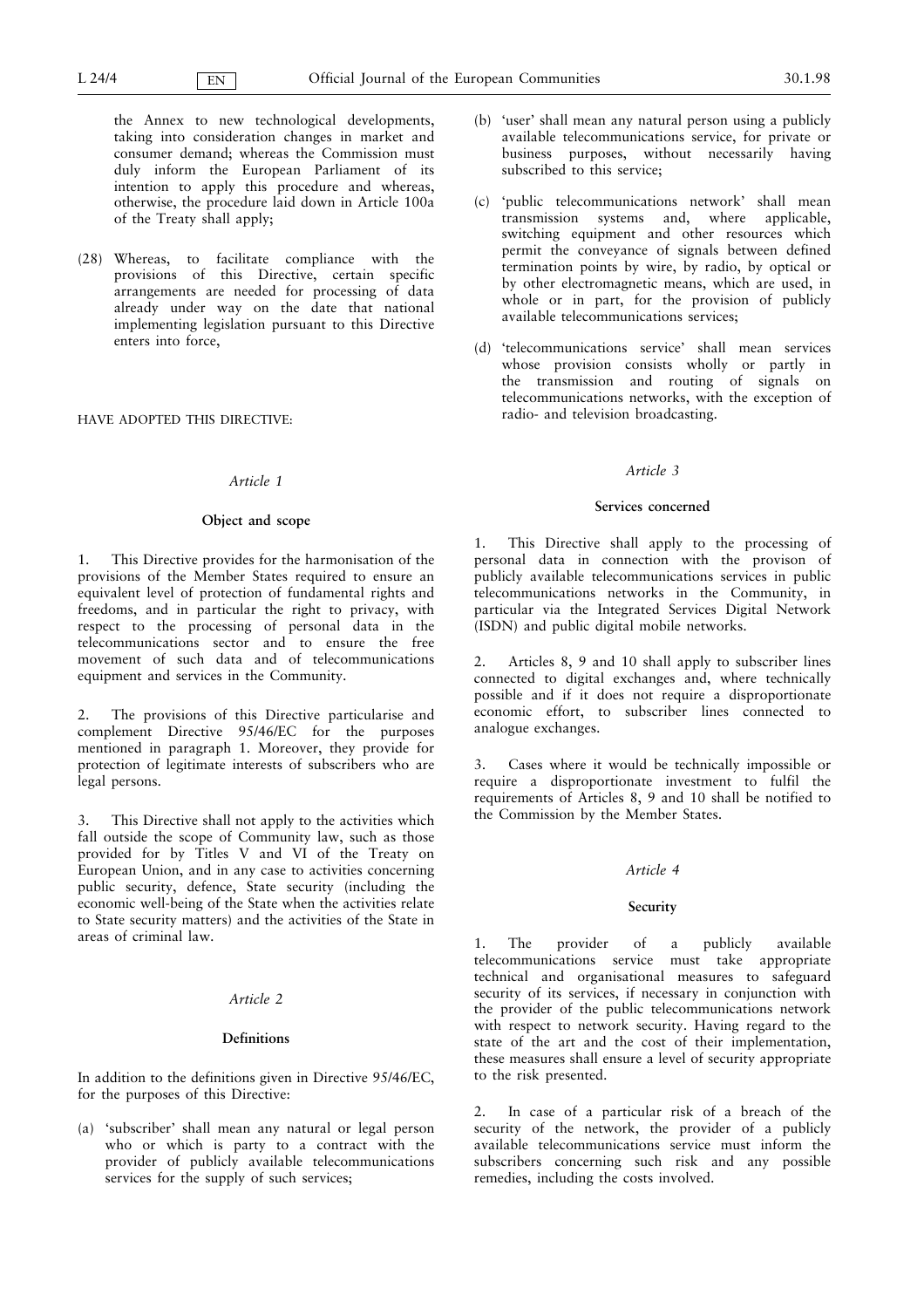# *Article 5*

# **Confidentiality of the communications**

1. Member States shall ensure via national regulations the confidentiality of communications by means of a public telecommunications network and publicly available telecommunications services. In particular, they shall prohibit listening, tapping, storage or other kinds of interception or surveillance of communications, by others than users, without the consent of the users concerned, except when legally authorised, in accordance with Article 14 (1).

2. Paragraph 1 shall not affect any legally authorised recording of communications in the course of lawful business practice for the purpose of providing evidence of a commercial transaction or of any other business communication.

#### *Article 6*

#### **Traffic and billing data**

Traffic data relating to subscribers and users processed to establish calls and stored by the provider of a public telecommunications network and/or publicly available telecommunications service must be erased or made anonymous upon termination of the call without prejudice to the provisions of paragraphs 2, 3 and 4.

2. For the purpose of subscriber billing and interconnection payments, data indicated in the Annex may be processed. Such processing is permissible only up to the end of the period during which the bill may lawfully be challenged or payment may be pursued.

3. For the purpose of marketing its own telecommunications services, the provider of a publicly available telecommunications service may process the data referred to in paragraph 2, if the subscriber has given his consent.

4. Processing of traffic and billing data must be restricted to persons acting under the authority of providers of the public telecommunications networks and/or publicly available telecommunications services handling billing or traffic management, customer enquiries, fraud detection and marketing the provider's own telecommunications services and it must be restricted to what is necessary for the purposes of such activities.

5. Paragraphs 1, 2, 3 and 4 shall apply without prejudice to the possibility for competent authorities to be informed of billing or traffic data in conformity with applicable legislation in view of settling disputes, in particular interconnection or billing disputes.

#### *Article 7*

#### **Itemized billing**

Subscribers shall have the right to receive non-itemized bills.

2. Member States shall apply national provisions in order to reconcile the rights of subscribers receiving itemised bills with the right to privacy of calling users and called subscribers, for example by ensuring that sufficient alternative modalities for communications or payments are available to such users and subscribers.

#### *Article 8*

#### **Presentation and restriction of calling and connected line identification**

Where presentation of calling-line identification is offered, the calling user must have the possibility via a simple means, free of charge, to eliminate the presentation of the calling-line identification on a per-call basis. The calling subscriber must have this possibility on a per-line basis.

Where presentation of calling-line identification is offered, the called subscriber must have the possibility via a simple means, free of charge for reasonable use of this function, to prevent the presentation of the calling line identification of incoming calls.

3. Where presentation of calling line identification is offered and where the calling line identification is presented prior to the call being established, the called subscriber must have the possibility via a simple means to reject incoming calls where the presentation of the calling line identification has been eliminated by the calling user or subscriber.

4. Where presentation of connected line identification is offered, the called subscriber must have the possibility via a simple means, free of charge, to eliminate the presentation of the connected line identification to the calling user.

5. The provisions set out in paragraph 1 shall also apply with regard to calls to third countries originating in the Community; the provisions set out in paragraphs 2, 3 and 4 shall also apply to incoming calls originating in third countries.

6. Member States shall ensure that where presentation of calling and/or connected line identification is offered, the providers of publicly available telecommunications services inform the public thereof and of the possibilities set out in paragraphs 1, 2, 3 and 4.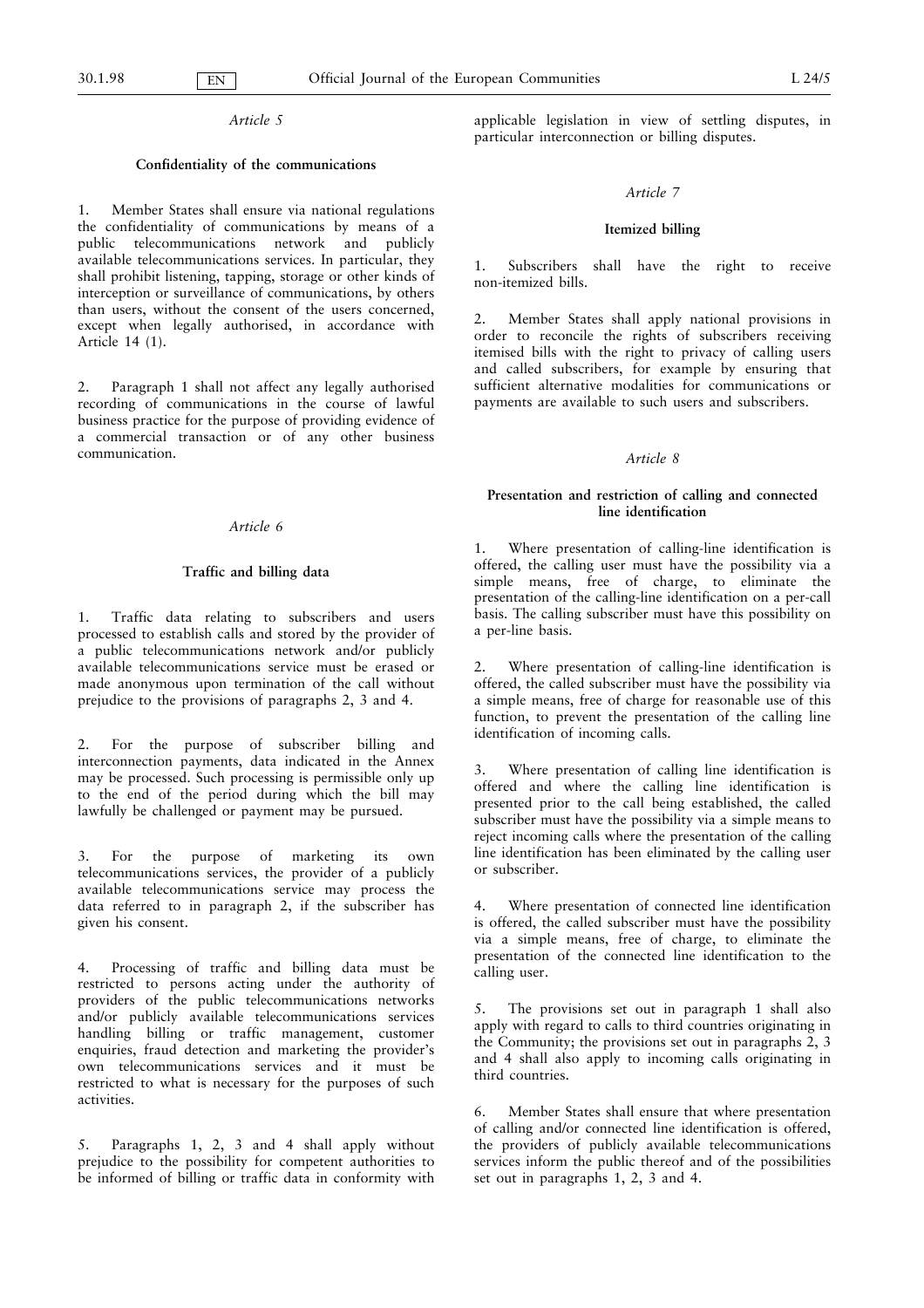# *Article 9*

# **Exceptions**

Member States shall ensure that there are transparent procedures governing the way in which a provider of a public telecommunications network and/or a publicly available telecommunications service may override the elimination of the presentation of calling line identification:

- (a) on a temporary basis, upon application of a subscriber requesting the tracing of malicious or nuisance calls; in this case, in accordance with national law, the data containing the identification of the calling subscriber will be stored and be made available by the provider of a public telecommunications network and/or publicly available telecommunications service;
- (b) on a per-line basis for organisations dealing with emergency calls and recognized as such by a Member State, including law enforcement agencies, ambulance services and fire brigades, for the purpose of answering such calls.

# *Article 10*

#### **Automatic call forwarding**

Member States shall ensure that any subscriber is provided, free of charge and via a simple means, with the possibility to stop automatic call forwarding by a third party to the subscriber's terminal.

#### *Article 11*

#### **Directories of subscribers**

1. Personal data contained in printed or electronic directories of subscribers available to the public or obtainable through directory enquiry services should be limited to what is necessary to identify a particular subscriber, unless the subscriber has given his unambiguous consent to the publication of additional personal data. The subscriber shall be entitled, free of charge, to be omitted from a printed or electronic directory at his or her request, to indicate that his or her personal data may not be used for the purpose of direct marketing, to have his or her address omitted in part and not to have a reference revealing his or her sex, where this is applicable linguistically.

2. Notwithstanding paragraph 1, Member States may allow operators to require a payment from subscribers wishing to ensure that their particulars are not entered in a directory, provided that the sum involved does not act as a disincentive to the exercise of this right, and that, taking account of the quality requirements of the public

directory in the light of the universal service, it is limited to the actual costs incurred by the operator for the adaptation and updating of the list of subscribers not to be included in the public directory.

3. The rights conferred by paragraph 1 shall apply to subscribers who are natural persons. Member States shall also guarantee, in the framework of Community law and applicable national legislation, that the legitimate interests of subscribers other than natural persons with regard to their entry in public directories are sufficiently protected.

## *Article 12*

#### **Unsolicited calls**

1. The use of automated calling systems without human intervention (automatic calling machine) or facsimile machines (fax) for the purposes of direct marketing may only be allowed in respect of subscribers who have given their prior consent.

2. Member States shall take appropriate measures to ensure that, free of charge, unsolicited calls for purposes of direct marketing, by means other than those referred to in paragraph 1, are not allowed either without the consent of the subscribers concerned or in respect of subscribers who do not wish to receive these calls, the choice between these options to be determined by national legislation.

3. The rights conferred by paragraphs 1 and 2 shall apply to subscribers who are natural persons. Member States shall also guarantee, in the framework of Community law and applicable national legislation, that the legitimate interests of subscribers other than natural persons with regard to unsolicited calls are sufficiently protected.

#### *Article 13*

# **Technical features and standardisation**

1. In implementing the provisions of this Directive, Member States shall ensure, subject to paragraphs 2 and 3, that no mandatory requirements for specific technical features are imposed on terminal or other telecommunications equipment which could impede the placing of equipment on the market and the free circulation of such equipment in and between Member States.

2. Where provisions of this Directive can be implemented only by requiring specific technical features, Member States shall inform the Commission according to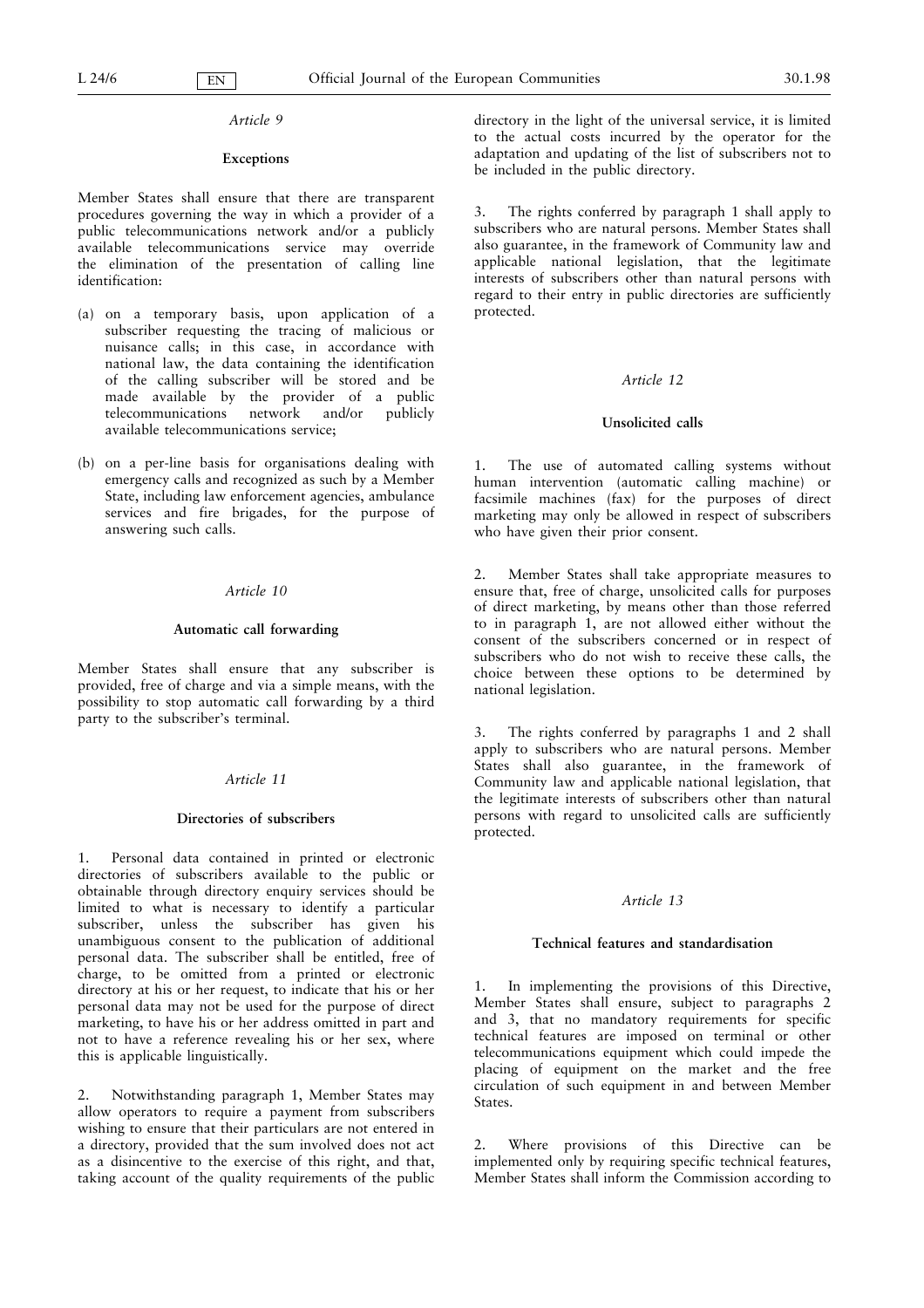the procedures provided for by Directive 83/189/EEC(1 ) which lays down a procedure for the provision of information in the field of technical standards and regulations.

3. Where required, the Commission will ensure the drawing up of common European standards for the implementation of specific technical features, in accordance with Community legislation on the approximation of the laws of the Member States concerning telecommunications terminal equipment, including the mutual recognition of their conformity, and Council Decision 87/95/EEC of 22 December 1986 on standardisation in the field of information technology and telecommunications $(2)$ .

#### *Article 14*

#### **Extension of the scope of application of certain provisions of Directive 95/46/EC**

1. Member States may adopt legislative measures to restrict the scope of the obligations and rights provided for in Articles 5, 6 and Article 8(1), (2), (3) and (4), when such restriction constitutes a necessary measure to safeguard national security, defence, public security, the prevention, investigation, detection and prosecution of criminal offences or of unauthorised use of the telecommunications system, as referred to in Article 13(1) of Directive 95/46/EC.

2. The provisions of Chapter III on judicial remedies, liability and sanctions of Directive 95/46/EC shall apply with regard to national provisions adopted pursuant to this Directive and with regard to the individual rights derived from this Directive.

3. The Working Party on the Protection of Individuals with regard to the Processing of Personal Data established according to Article 29 of Directive 95/46/EC shall carry out the tasks laid down in Article 30 of the abovementioned Directive also with regard to the protection of fundamental rights and freedoms and of legitimate interests in the telecommunications sector, which is the subject of this Directive.

4. The Commission, assisted by the Committee established by Article 31 of Directive 95/46/EC, shall technically specify the Annex according to the procedure mentioned in this Article. The aforesaid Committee shall be convened specifically for the subjects covered by this Directive.

# *Article 15*

#### **Implementation of the Directive**

Member States shall bring into force the laws, regulations and administrative provisions necessary for them to comply with this Directive not later than 24 October 1998.

By way of derogation from the first subparagraph, Member States shall bring into force the laws, regulations and administrative provisions necessary for them to comply with Article 5 of this Directive not later than 24 October 2000.

When Member States adopt these measures, they shall contain a reference to this Directive or shall be accompanied by such a reference at the time of their official publication. The procedure for such reference shall be adopted by Member States.

2. By way of derogation from Article 6(3), consent is not required with respect to processing already under way on the date the national provisions adopted pursuant to this Directive enter into force. In those cases the subscribers shall be informed of this processing and if they do not express their dissent within a period to be determined by the Member State, they shall be deemed to have given their consent.

3. Article 11 shall not apply to editions of directories which have been published before the national provisions adopted pursuant to this Directive enter into force.

Member States shall communicate to the Commission the text of the provisions of national law which they adopt in the field governed by this Directive.

#### *Article 16*

#### **Addressees**

This Directive is addressed to the Member States.

Done at Brussels, 15 December 1997.

| For the European Parliament | For the Council |
|-----------------------------|-----------------|
| The President               | The President   |
| J. M. GIL-ROBLES            | J.-C. JUNCKER   |

<sup>(</sup> 1 ) OJ L 109, 26.4.1983, p. 8. Directive as last amended by Directive 94/10/EC (OJ L 100, 19.4.1994, p. 30).

<sup>(</sup> 2) OJ L 36, 7.2.1987, p. 31. Decision as last amended by the 1994 Act of Accession.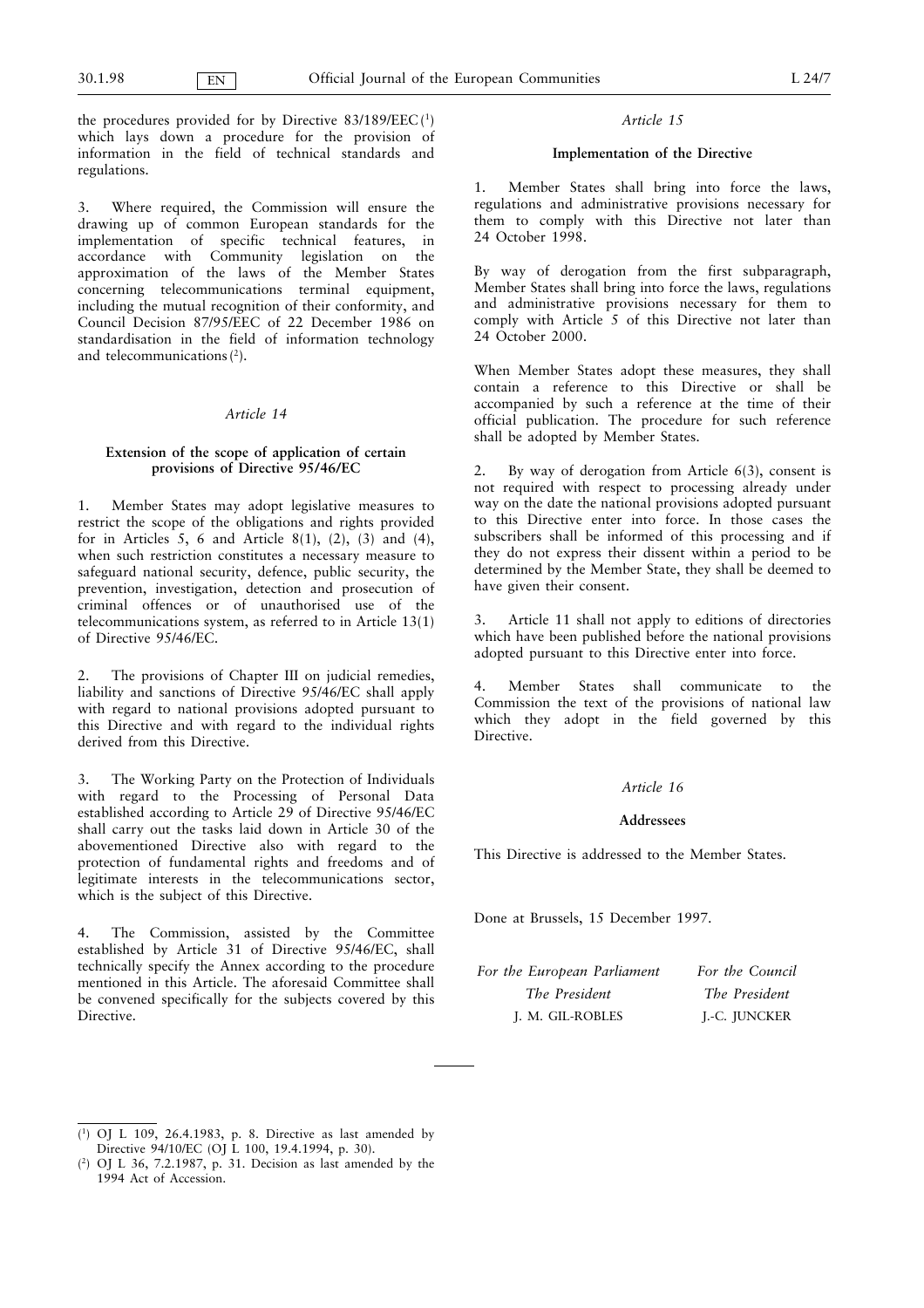## *ANNEX*

# **List of data**

For the purpose referred to in Article 6(2) the following data may be processed:

Data containing the:

- number or identification of the subscriber station,
- address of the subscriber and the type of station,
- total number of units to be charged for the accounting period,
- called subscriber number,
- type, starting time and duration of the calls made and/or the data volume transmitted,
- date of the call/service,
- other information concerning payments such as advance payment, payments by instalments, disconnection and reminders.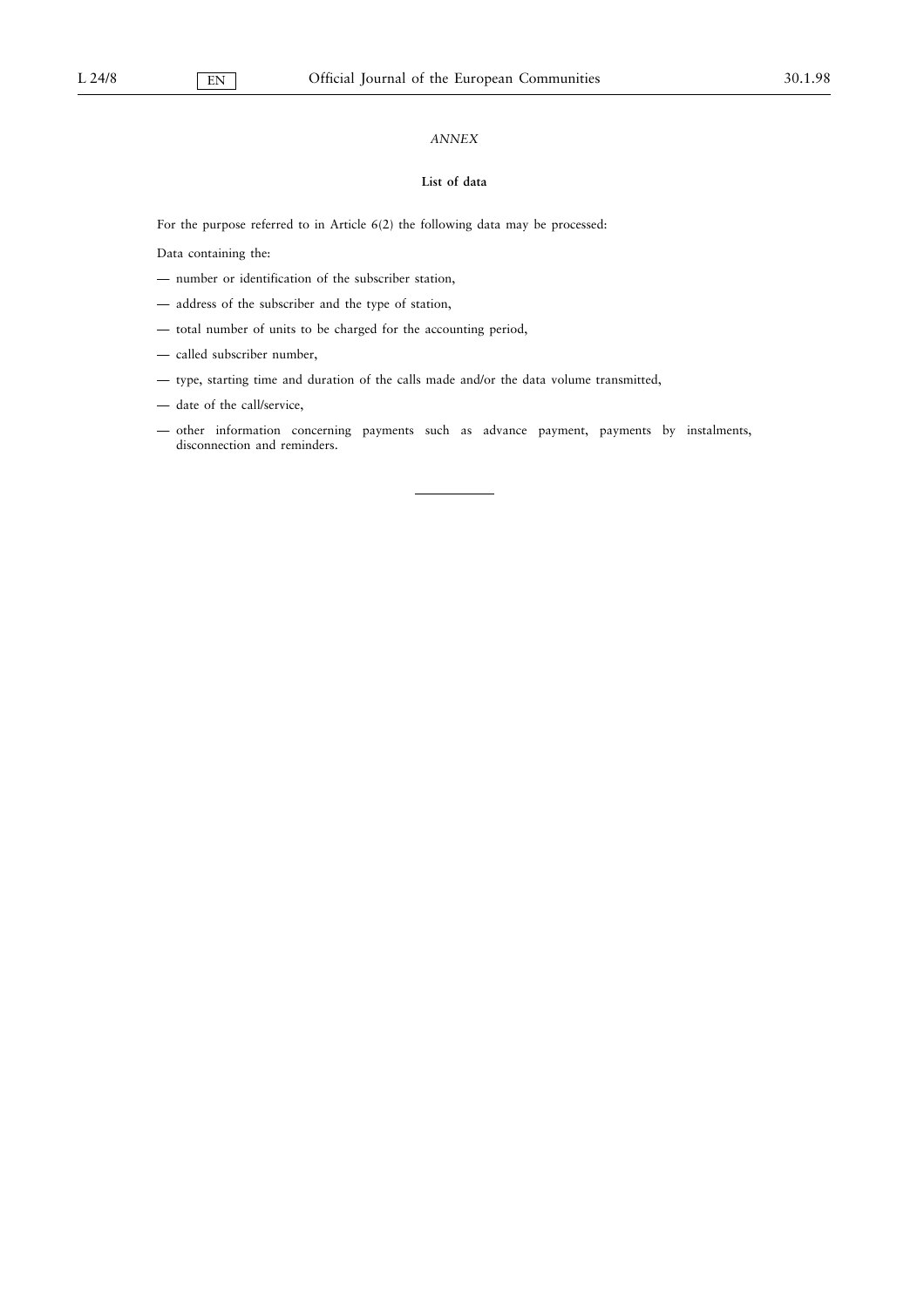# **COUNCIL DIRECTIVE 97/78/EC**

#### **of 18 December 1997**

# **laying down the principles governing the organisation of veterinary checks on products entering the Community from third countries**

THE COUNCIL OF THE EUROPEAN UNION,

Having regard to the Treaty establishing the European Community, and in particular Article 43 thereof,

Having regard to the proposal from the Commission $(1)$ ,

Having regard to the opinion of the European Parliament $(^2)$ ,

Having regard to the opinion of the Economic and Social Committee $(3)$ ,

- (1) Whereas the animal products or products of animal origin and plant products subject to checks intended to prevent the spread of contagious or infectious animal diseases are listed in Annex II to the Treaty;
- (2) Whereas laying down principles at Community level on the organisation of veterinary checks on products coming from third countries helps to safeguard supplies and ensure market stability while also harmonising the measures necessary to ensure the protection of animal and public health;
- (3) Whereas the establishment of the internal market has accentuated the need to lay down common principles for veterinary checks, given that internal border checks have been abolished;
- (4) Whereas, since Council Directive 90/675/EEC of the 10 December 1990 laying down the principles governing the organisation of veterinary checks on products entering the Community from third countries(4 ) was adopted, developments have taken place in the application of the Directive and fresh experience has been gained; whereas in the interests of transparency, the Directive should be amended;
- (5) Whereas harmonised conditions for all products of animal origin imported from third countries into the Community should be established; whereas for that reason a single checking scheme for these products should be applied and the requisite adjustments made;
- (6) Whereas rules must be laid down whereby consignments which have been introduced into the Community without being presented at a border inspection post will undergo the veterinary checks at such a post;
- (7) Whereas Member States may, in certain cases, impose additional requirements for products to be imported; whereas the Member State making the checks has to take account of these extra national requirements when doing so;
- (8) Whereas, with regard to the transhipment by sea or air of products with a final destination in the Community, clear rules should be laid down on where to carry out the checks;
- (9) Whereas Community legislation requires certain products to be monitored from the place of arrival in the Community to the place of destination to safeguard public and animal health; whereas for that reason strict rules must be laid down;
- (10) Whereas strict rules should be established to ensure that products arriving at the Community border without having the Community as final destination will leave the Community;
- (11) Whereas those products which comply with Community requirements for importation should be separated from those which do not; whereas to take account of these differences, separate checking systems should be laid down;
- (12) Whereas the supply of products of animal origin for the crew and passengers of sea and air transport is of considerable commercial importance in the Community; whereas those products often do not comply with Community requirements; whereas for that reason strict rules should be laid down to safeguard public and animal health;
- (13) Whereas a Community product which is refused by a third country and which is returned to the Community should be regarded as no longer fulfilling Community requirements; whereas for that reason strict rules in that regard should be laid down to safeguard public and animal health;
- (14) Whereas extra safeguards should be laid down with a view to the prevention of fraud and provision should be made for harmonised measures to stamp out fraudulent operations and irregularities;

<sup>(</sup> 1) OJ C 285, 23.8.1997, p. 7.

<sup>(</sup> 2 ) OJ C 85, 17.3.1997, p. 76.

<sup>(</sup> 3) OJ C 66, 3.3.1997, p. 43.

<sup>(</sup> 4) OJ L 373, 31.12.1990, p. 1. Directive as last amended by Directive 96/43/EC (OJ L 162, 1.7.1996, p. 1).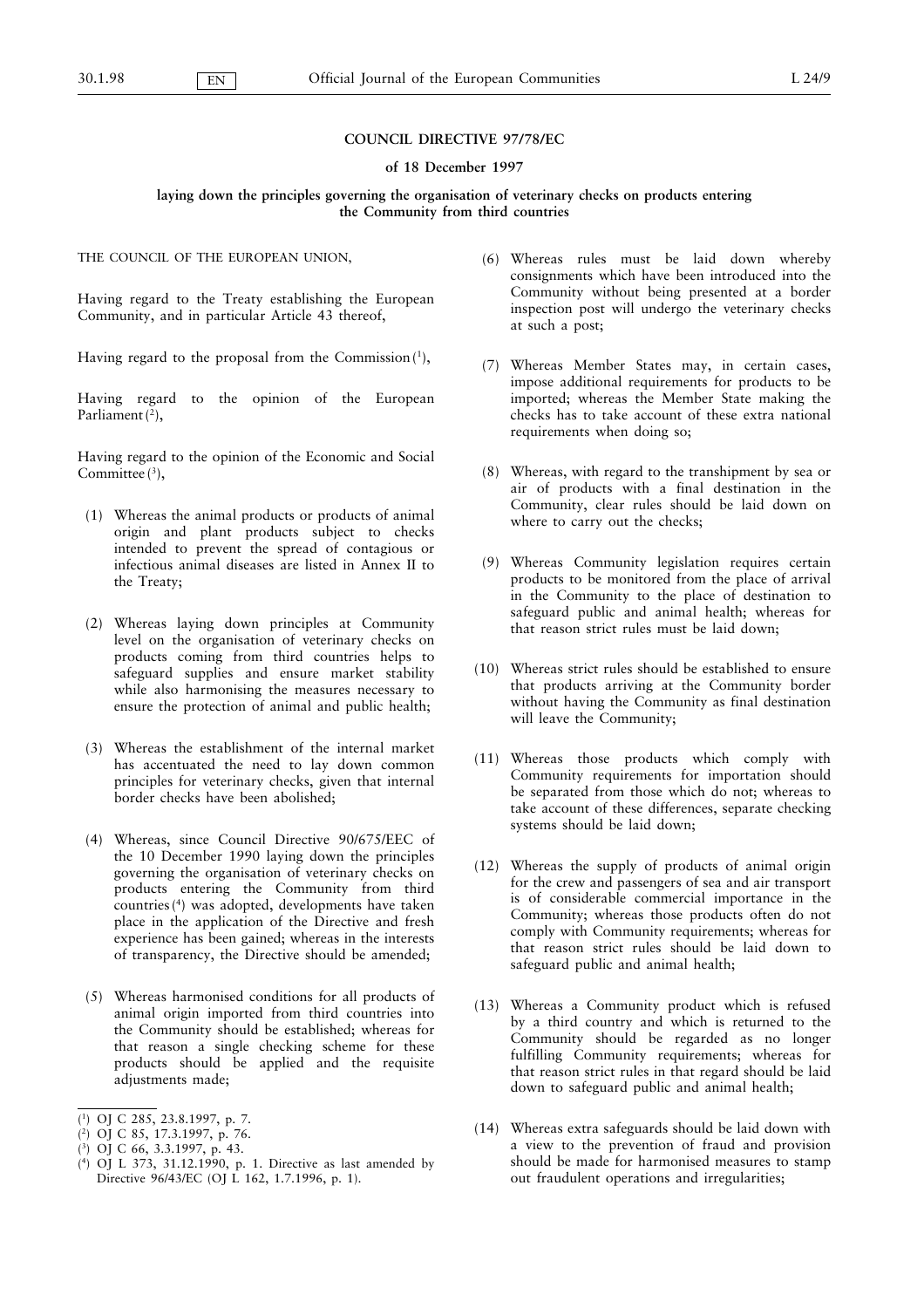(15) Whereas Directive 90/675/EEC has been substantially amended on several occasions; whereas, now that further amendments are necessary, that Directive should for the sake of clarity and rationality be repealed and replaced,

#### HAS ADOPTED THIS DIRECTIVE:

# *Article 1*

Veterinary checks on products from third countries introduced into one of the territories listed in Annex I shall be carried out by the Member States in accordance with this Directive.

# *Article 2*

1. For the purposes of this Directive, the definitions contained in Article 2 of Council Directive 89/662/EEC of 11 December 1989 concerning veterinary checks in intra-Community trade with a view to the completion of the internal market(1 ) and Article 2 of Council Directive 90/425/EEC concerning veterinary and zootechnical checks applicable in intra-Community trade in certain live animals and products with a view to the completion of the internal market $(2)$  shall apply as necessary.

# 2. In addition:

- (a) 'products' means the products of animal origin referred to in Directives 89/662/EEC and 90/425/ EEC, including by-products of animal origin not covered by Annex II to the Treaty, and the plant products referred to in Article 19;
- (b) 'documentary check' means the examination of the veterinary certificate(s) or veterinary document(s), or other document(s) accompanying a consignment;
- (c) 'identity check' means a check by visual inspection to ensure that the veterinary certificate(s) or veterinary document(s) or other document(s) provided for by veterinary legislation tally with the product itself;
- (d) 'physical check' means a check on the product itself, which may include checks on packaging and temperature and also sampling and laboratory testing;
- (e) 'person responsible for the load' means any natural or legal person who, in accordance with the

provisions of Council Regulation (EEC) No 2913/92 of 12 October 1992 establishing the Community Customs  $Code(3)$  has responsibility for the development of the various situations covered by the said Regulation in which the consignment may be, and also the representative referred to in Article 5 of the said Regulation who assumes such responsibility for following up the checks laid down in this Directive;

- (f) 'consignment' means a quantity of products of the same type, covered by the same veterinary certificate(s) or veterinary document(s), or other document(s) provided for by veterinary legislation, conveyed by the same means of transport and coming from the same third country or part of such country;
- (g) 'border inspection post' means any inspection post, designated and approved in accordance with Article 6, for the carrying out of veterinary checks on products arriving from third countries at the border of one of the territories listed in Annex I;
- (h) 'import' means the free circulation of products and the intention to release products for free circulation within the meaning of Article 79 of Regulation (EEC) No 2913/92;
- (i) 'customs-approved treatment for use' means the customs-approved treatment or use referred to in point 15 of Article 4 of Regulation (EEC) No 2913/92;
- (j) 'import conditions' means veterinary requirements for products to be imported, as laid down in Community legislation;
- (k) 'competent authority' means the central authority of a Member State empowered to carry out veterinary checks, or any authority to which it has delegated such powers.

#### CHAPTER I

#### **ORGANISATION AND EFFECTS OF CHECKS**

# *Article 3*

1. Member States shall ensure that no consignment from a third country is introduced into one of the territories listed in Annex I without having been subjected to the veterinary checks required by this Directive.

2. Member States shall ensure that consignments are introduced into one of the territories listed in Annex I via a border inspection post.

<sup>(</sup> 1 ) OJ L 395, 30.12.1989, p. 13. Directive as last amended by Directive 92/118/EEC (OJ L 62, 15.3.1993, p. 49).

<sup>(</sup> 2) OJ L 224, 18.8.1990, p. 29. Directive as last amended by Directive 92/118/EEC.

<sup>(</sup> 3) OJ L 302, 19.10.1992, p. 1. Regulation as last amended by Regulation (EC) No 82/97 of the European Parliament and of the Council (OJ L 17, 21.1.1997, p. 1).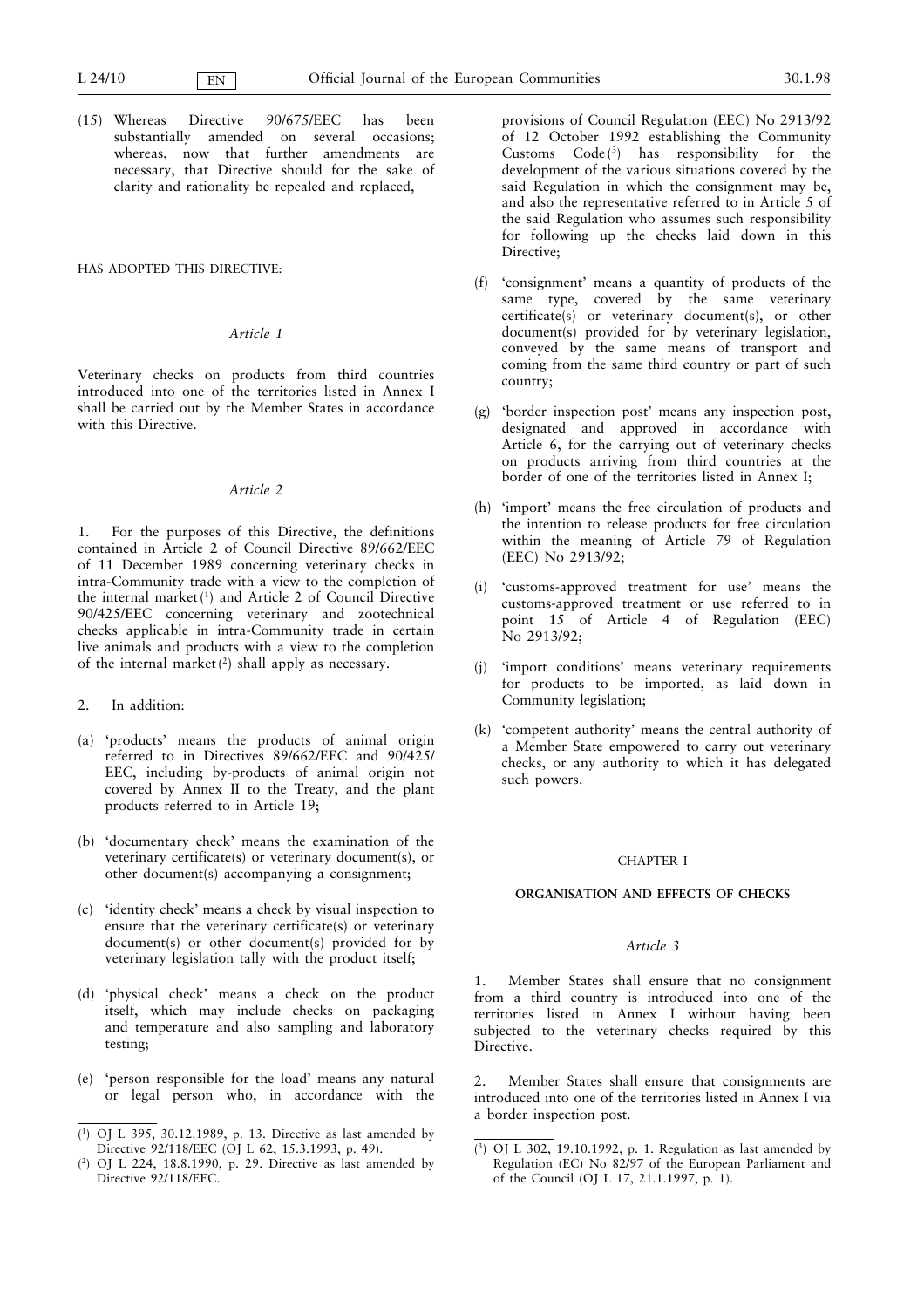3. Member States shall ensure that persons responsible for the load are obliged to forward information in advance by duly completing where applicable the certificate referred to in Article 5(1), or provide a detailed description in writing or in computerised form of the consignment referred to in paragraph 1, including the products referred to in Article 9 and Article 19(1), to the veterinary staff of the border inspection post to which the products are to be submitted.

Member States may inspect the manifests of vessels and aircraft and check that they tally with the abovementioned statements and documents.

4. The customs authorities on whom the border inspection post is geographically dependent shall allow the intended customs-approved treatment or use of the consignments only in accordance with the conditions set out in the certificate referred to in Article 5 (1).

5. Detailed rules for the application of this Article, in particular the list of products to be subjected to a veterinary check, shall be adopted in accordance with the procedure laid down in Article 29.

#### *Article 4*

Each consignment shall be subject to veterinary checks in the border inspection post referred to in Article 3(2) by the competent authority under the responsibility of the official veterinarian in accordance with Article  $6(1)(b)$ .

2. For each consignment the official veterinarian shall, on the basis of the information referred to in Article 3 (3), consult the database referred to in Annex I to Council Decision 92/438/EEC of 13 July 1993 on computerisation of veterinary import procedures (Shift project)<sup>(1</sup>). Furthermore, for each consignment intended for import into one of the territories listed in Annex I, he shall, if necessary, consult the database referred to in Annex II to Decision 92/438/EEC.

The official veterinarian shall ensure that all the operations required to maintain the database provided for in Decision 92/438/EEC are carried out.

3. Each consignment shall be subject to a documentary check irrespective of the customs-approved treatment or use in order to establish:

(a) that the information in the certificates or documents referred to in Article 7(1) corresponds to the information forwarded in advance in accordance with Article 3(3);

(b) in the case of imports, that the particulars contained in the certificates or documents referred to in Article 1 or other documents afford the guarantees required.

4. Apart from the specific cases stipulated in Articles 9 to 15, the official veterinarian shall carry out the following checks:

- (a) an identity check on each consignment to ascertain that the products correspond to the information given in the accompanying certificates or documents. Apart from bulk consignments as provided for in Council Directive 92/118/EEC of 17 December 1992 laying down animal health requirements governing trade in and imports into the Community of products not subject to the said requirements laid down in specific Community rules referred to in Annex A(I) to Directive 89/662/EEC and, as regards pathogens, to Directive  $90/425/EEC(2)$ , this procedure shall comprise:
	- (i) where products of animal origin arrive in containers, verification that the seals fixed by the official veterinarian (or the competent authority), where required by Community legislation, are intact and that the information appearing thereon corresponds to that given in the accompanying document or certificate;
	- (ii) in other cases
		- for all types of product, a check that the stamps, official marks and health marks identifying the country and establishment of origin are present and conform to those on the certificate or document,
		- in addition, for wrapped or packaged products, a check on the specific labelling provided for in veterinary legislation,
- (b) a physical check on each consignment:
	- (i) in order to ascertain that the products satisfy the requirements of Community legislation and are in a fit state to be used for the purpose specified in the accompanying certificate or document.

These checks must be carried out in accordance with the criteria laid down in Annex III;

<sup>(</sup> 1) OJ L 243, 25.8.1992, p. 27. Decision amended by the Act of Accession of 1994.

<sup>(</sup> 2) OJ L 62, 15.3.1993, p. 49. Directive as last amended by Directive 96/90/EC (OJ L 13, 16.1.1997, p. 24).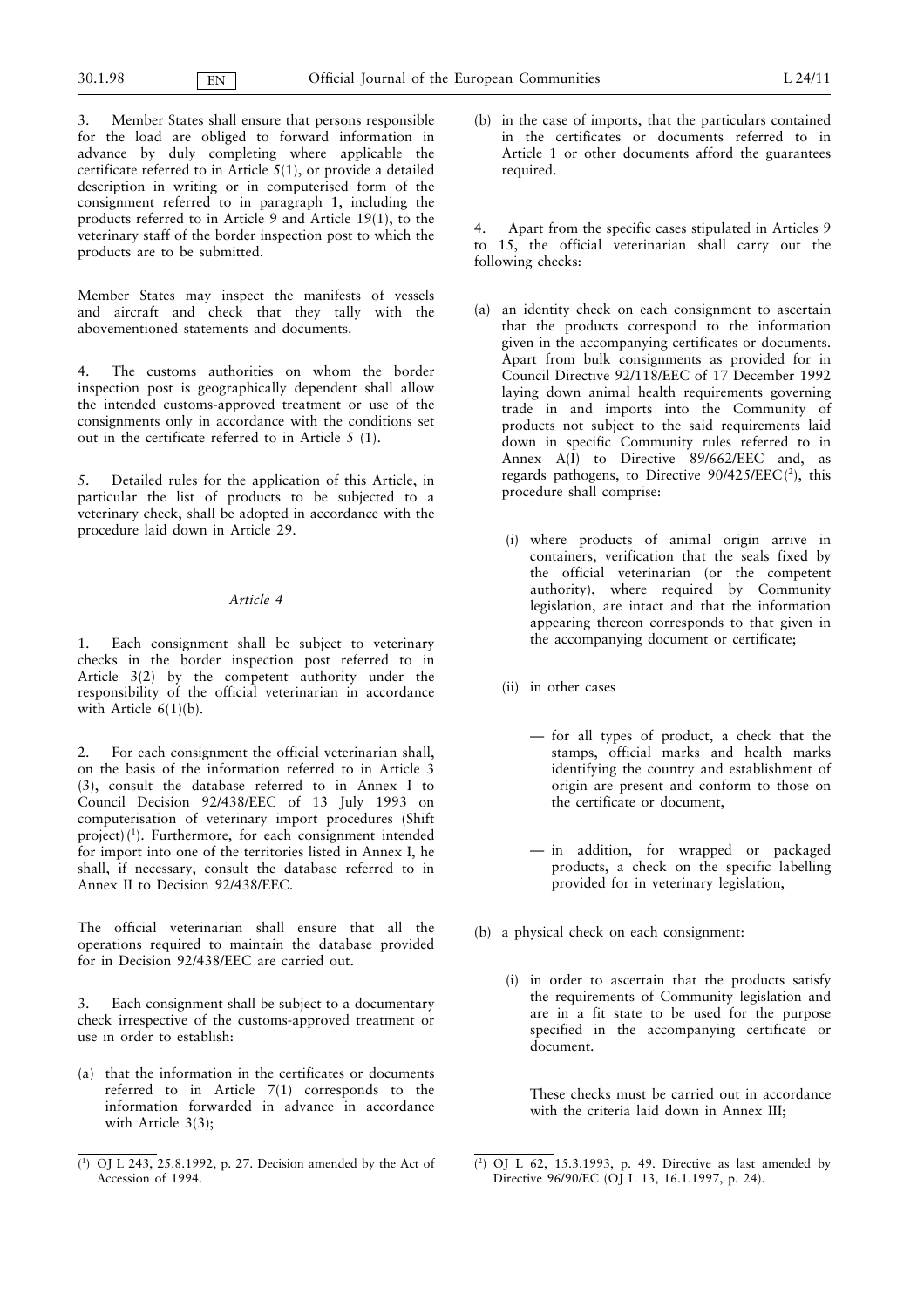- (ii) prior to carrying out, in accordance with the frequencies to be established before 1 July 1999, using the procedure laid down in Article 29:
	- any laboratory tests on the spot,
	- any official sampling required for earliest possible analysis.

5. Detailed rules for the application of this Article shall be adopted in accordance with the procedure laid down in Article 29.

# *Article 5*

1. After completion of the required veterinary checks the official veterinarian shall issue a certificate for the consignment of products concerned certifying the results of the checks in accordance with the model provided in Annex B to Commission Decision 93/13/EEC laying down the procedures for veterinary checks at Community border inspection posts on products from third countries(1 ), adapted where appropriate in accordance with paragraph 4.

2. The certificate referred to in paragraph 1 shall accompany the consignment:

- as long as the consignment remains under customs supervision, in which case the said document shall refer to the customs document,
- in the case of importation, as far as the first establishment as referred to in Directive 89/662/EEC, or as far as the first centre or organisation of destination as referred to in Directive 90/425/EEC.

3. If the consignment is split, the provisions of paragraphs 1 and 2 shall apply to each part.

4. Detailed rules for the application of this Article, including the adaptations of Annex B to Decision 93/13/EEC, shall be adopted in accordance with the procedure laid down in Article 29.

#### *Article 6*

1. Border inspection posts must:

(a) be located in the immediate vicinity of the point of entry into one of the territories listed in Annex I, and in an area which is designated by the customs authorities in accordance with the first subparagraph, points (a) and (b) of Article 38(1) of Regulation (EEC) No 2913/92.

However, where necessitated by geographical constraints (such as an unloading wharf or a pass), a border inspection post at a certain distance from the point of introduction may be tolerated in accordance with the procedure laid down in paragraph 2 and, in the case of rail transport, at the first station stop designated by the competent authority;

(b) be placed under the authority of an official veterinarian, who shall be effectively responsible for the checks. The official veterinarian may be assisted by specially trained auxiliary staff.

He shall ensure that all updating of the databases referred to in the third indent of Article 1(1) of Decision 92/438/EEC is carried out.

2. In accordance with the procedure laid down in Article 29, the list of border inspection posts in force on the date of publication of this Directive may subsequently be amended or supplemented:

- (a) by the addition of any new border inspection posts:
	- proposed by the Member State, once the competent authority has checked that it complies with the requirements of Annex II to this<br>Directive and of Commission Decision and of Commission Decision 92/525/EEC of 3 November 1992 laying down requirements for the approval of Community border inspection posts responsible for veterinary checks on products introduced from third countries  $(2)$ ,
	- inspected by the Commission in collaboration with the competent authority of the Member State;
- (b) by withdrawal of a border inspection post, where it is found not to be complying with the conditions laid down in Annex II, either during a check carried out by the competent authority or if, following the inspections provided for in Article 23, the Member State does not take account of the conclusions of this inspection within a reasonable time especially in cases where the inspections have resulted in a serious public or animal health risk.

3. A Member State must, in serious cases, particularly on public or animal health grounds, suspend approval of a border inspection post situated in its territory. It shall inform the Commission and the other Member States of such suspension and of its reasons. The border inspection post may be restored to the list only in accordance with paragraph 2(a).

4. The Commission shall draw up and publish a list of approved border inspection posts, including cases where approval has been temporarily suspended.

<sup>(</sup> 1) OJ L 9, 15.1.1993, p. 33. Decision as last amended by Decision 96/32/EC (OJ L 9, 12.1.1996, p. 9).

<sup>(</sup> 2) OJ L 331, 17.11.1992, p. 16.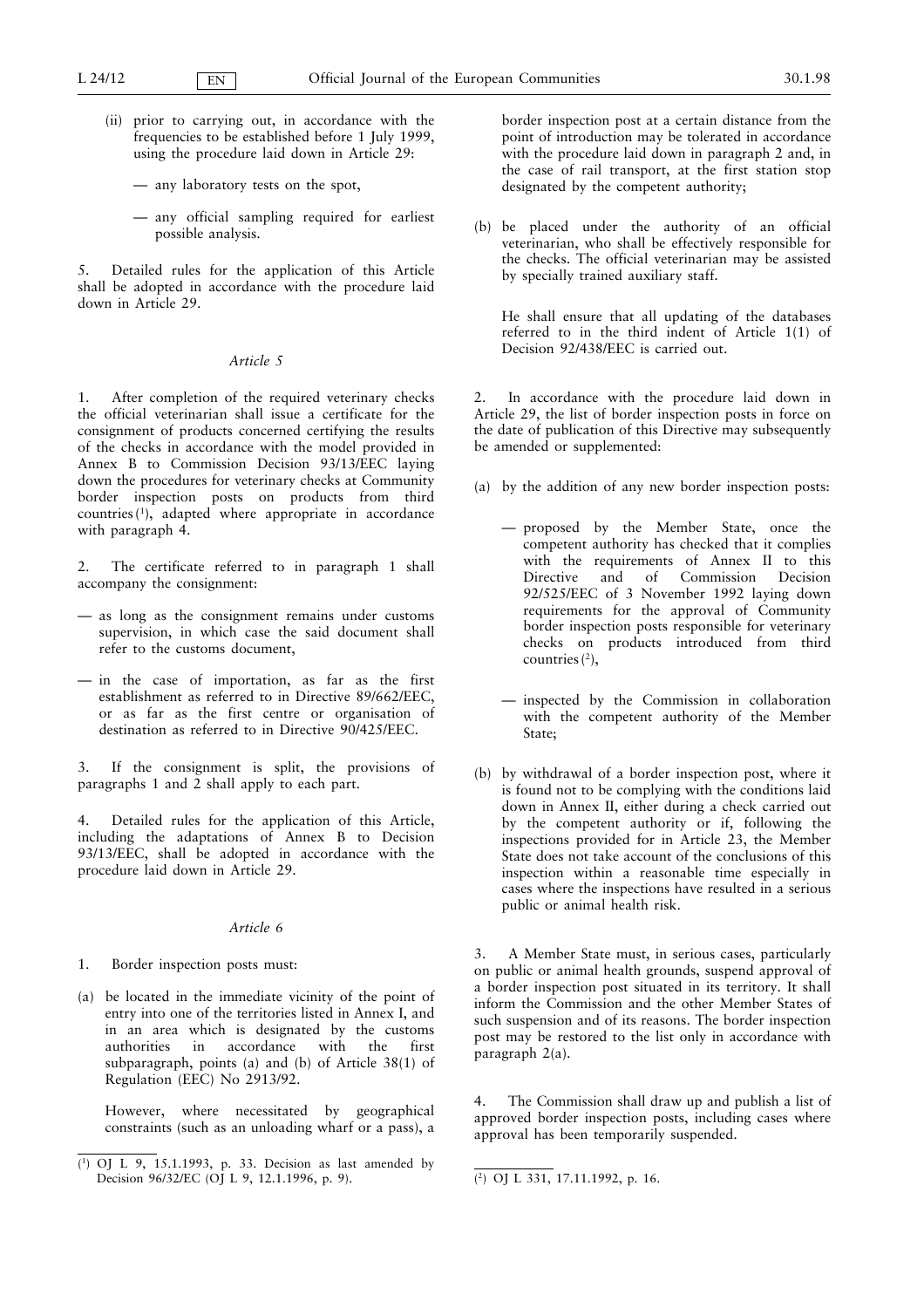5. Pending the adoption of decisions under paragraph 2(a), the list drawn up pursuant to the Basic Directive 90/675/EEC shall remain applicable, without prejudice to the circumstances provided for in paragraph 3.

6. Detailed rules for the application of this Article shall be adopted in accordance with the procedure laid down in Article 29.

# *Article 7*

1. Each consignment intended for import into one of the territories listed in Annex I shall be accompanied by the original veterinary certificates or original veterinary documents or other original documents as required by veterinary legislation. The original certificates or documents shall remain at the border inspection post.

2. Without prejudice to Article 10, each consignment of products from a third country intended for import into one of the territories referred to in Annex I shall be subject to an identity check and a physical check as provided for in Article 4(4).

3. The customs authorities shall not allow the importation of consignments of products unless without prejudice to the customs regulations and to the special provisions to be adopted in accordance with Article  $10(2)$  and  $(3)$  and Article  $18$  — proof has been supplied that the relevant veterinary checks have been carried out with satisfactory results, that the relevant certificate has been issued in accordance with Article 5(1) and that the competent authority has a guarantee that the inspection fees referred to in Council Directive 85/73/EEC of 29 January 1985 on the financing of veterinary inspections and controls covered by Directives 89/662/EEC, 90/425/EEC, 90/675/EEC and 91/496/EEC (amended and consolidated) $(1)$  have been or will be paid, in accordance with the provisions of that Directive.

If the consignment complies with the import conditions, the official veterinarian shall provide the person concerned with an authenticated copy of the original certificates or documents and shall, in accordance with Article 5(1), issue a certificate declaring that the consignment complies with those conditions on the basis of the veterinary checks carried out at the border inspection post.

5. Trade in the products referred to in Directives 89/662/EEC and 90/425/EEC and allowed into one of the territories listed in Annex I to this Directive under paragraph 3 of this Article shall be conducted in accordance with the rules laid down in the said Directives, in particular in Chapter II thereof.

6. Detailed rules for the application of this Article shall be adopted in accordance with the procedure laid down in Article 29.

*Article 8*

Where:

- products are intended for a Member State or an area having obtained specific requirements in the framework of Community legislation,
- samples have been taken but the results are not known when the means of transport leaves the border inspection post,
- imports authorized for specific purposes are involved, in the cases provided for by Community legislation,

additional information must be communicated to the competent authority of the place of destination by means of the ANIMO network referred to in Directive 90/425/EEC.

2. Each consignment of products referred to in the first and third indents of paragraph 1 and destined for another Member State shall undergo the documentary, identity and physical checks laid down in Article 4(3) and (4) at the border inspection post situated in the territory of the Member State where the products are introduced, to verify in particular whether the products concerned comply with the Community rules applicable to the Member State or area of destination. However, furred wild game imported unskinned shall undergo an identity or physical check, apart from the health check and residue search provided for in Council Directive 96/23/EC of 29 April 1996 on measures to monitor certain substances and residues thereof in live animals and animal products $(2)$ , which should be carried out in accordance with Council Directive 92/45/EEC of 16 June 1992 on public health and animal health problems relating to the killing of wild game and the placing on the market of wild game meat $(3)$  in the establishment of destination where the meat must be delivered under customs supervision in accordance with the first indent of paragraph 4 of this Article and in conjunction with the certificate referred to in Article 5(1).

The results of the checks should be forwarded to the veterinary authority responsible for the border inspection post at which the products entered. Depending on the outcome, the measures laid down in Article 24 shall if necessary be implemented.

3. Member States shall ensure that, in the case of products referred to in the first and third indents of paragraph 1 and introduced into a Member State other than the Member State of destination, all measures shall be taken to ensure that the consignment involved reaches the intended Member State of destination.

<sup>(</sup> 1) OJ L 32, 5.2.1985, p. 14. Directive as last amended by Directive 96/43/EC (OJ L 162, 1.7.1996, p. 1).

<sup>(</sup> 2) OJ L 125, 23.5.1996, p. 10.

 $(3)$  OJ L 268, 14.9.1992, p. 35. Directive as last amended by Directive 96/23/EC (OJ L 125, 23.5.1996, p. 10).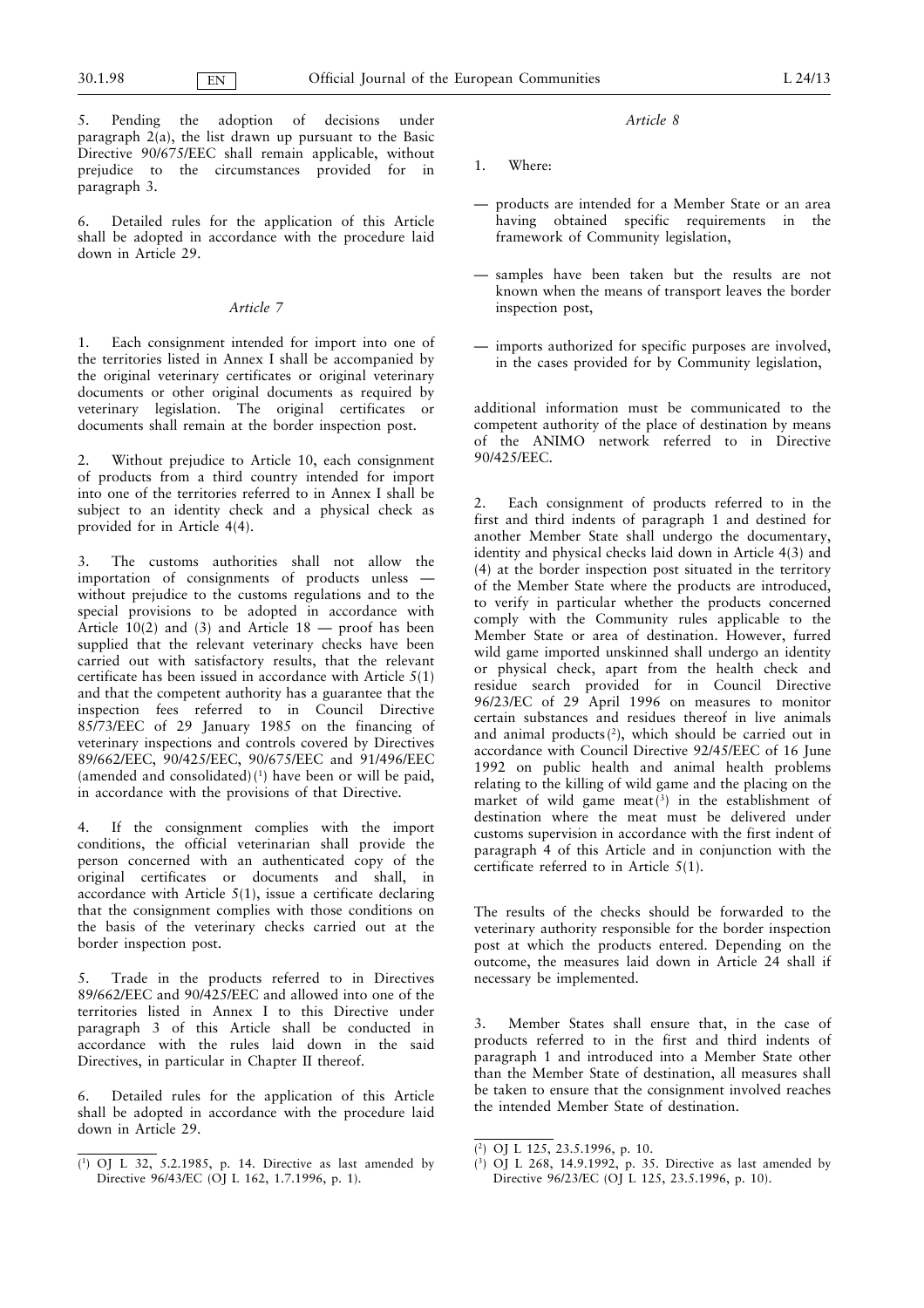4. Products which are to be monitored pursuant to Community legislation from the border inspection post of arrival to the establishment at the place of destination shall be forwarded under the following conditions:

- the consignments in question shall be dispatched from the border inspection post of arrival to the establishment at the place of destination under the supervision of the competent authority in leak-proof vehicles or containers sealed by the competent authorities. The products referred to in the third indent of paragraph 1 shall remain under customs supervision until they reach the place of destination in accordance with procedure T5 as laid down in Commission Regulation No 2454/93 of 2 July 1993 laying down provisions for the implementation of Council Regulation (EEC) No 2913/92 establishing the Community Customs Code(1 ), in conjunction with the certificate provided for in Article 5(1) stipulating the authorised destination and if appropriate citing the type of processing intended,
- the official veterinarian at the border inspection post concerned shall inform the veterinary authority in charge of the establishment at the place of destination of the consignment of the place of origin and the place of destination of the product via the ANIMO network,
- the products shall undergo, in the establishment at the place of destination, the treatment defined in the relevant Community legislation,
- the official veterinarian at the place of destination or, in the cases provided for in Chapter 10 of Annex I to Directive 92/118/EEC, the official veterinarian responsible for an intermediate warehouse, shall be informed by the management of the establishment of destination or of the intermediate warehouse of the arrival of the product at its destination, and shall within 15 days notify the official veterinarian at the border inspection post who notified him of the shipment. He shall carry out regular checks to ensure that the products have arrived at the establishment of destination, in particular by checking the entry records.

5. If proof is given to the competent authority of the border inspection post of entry, without prejudice to the provisions of Article 20, that the products declared as being intended for an approved establishment never arrived at their destination, the authority shall take appropriate measures vis-à-vis the person responsible for the load.

6. Member States shall submit to the Commission the list of approved establishments as referred to in paragraph 4 for the products concerned in accordance with the relevant Community legislation.

Where an establishment fails to comply with the notification requirements, the Member State may withdraw its approval and shall impose the necessary penalties in keeping with the nature of the risk incurred.

The Commission shall publish the list of approved establishments and shall arrange for its updating and communication to the Member States.

7. Detailed rules for the application of this Article, drawn up after consultation with the customs authorities, shall be adopted in accordance with the procedure laid down in Article 29.

# *Article 9*

1. Consignments intended for import into one of the territories listed in Annex I which arrive at one border inspection post but are intended for import via another border inspection post situated in the same territory, or situated in the territory of another Member State, shall be subject to an identity check and a physical check at the border inspection post of destination, provided that the transport takes place by sea or air. The following procedures shall be carried out in the border inspection post of introduction:

- (a) if the consignment is transhipped from one aircraft to another or from one vessel to another within the customs area of the same port or airport either directly or after being unloaded on the quayside or the tarmac for a period shorter than the minimum period referred to in (b), the competent authority shall be informed by the person responsible for the load. It may, exceptionally if there is a risk to animal or public health, carry out a documentary check of the products on the basis of the certificate or veterinary document of origin or any other original document accompanying the consignment concerned or an authenticated copy thereof;
- (b) if the consignment is otherwise unloaded, it must:
	- (i) be stored for a maximum and minimum period and under conditions to be determined according to the procedure laid down in paragraph 2, under the supervision of the competent authority, in the customs area of the port or airport pending forwarding to another border inspection post by sea or air;
	- (ii) be subjected to a documentary check of the products in relation to the documents referred to in (a);
	- (iii) without prejudice to Article 20, be subjected exceptionally to an identity check and a physical check if there is any possibility of danger to public or animal health.

<sup>(</sup> 1) OJ L 253, 11.10.1993, p. 1. Regulation as last amended by Regulation (EC) No 1427/97 (OJ L 196, 24.7.1997, p. 31).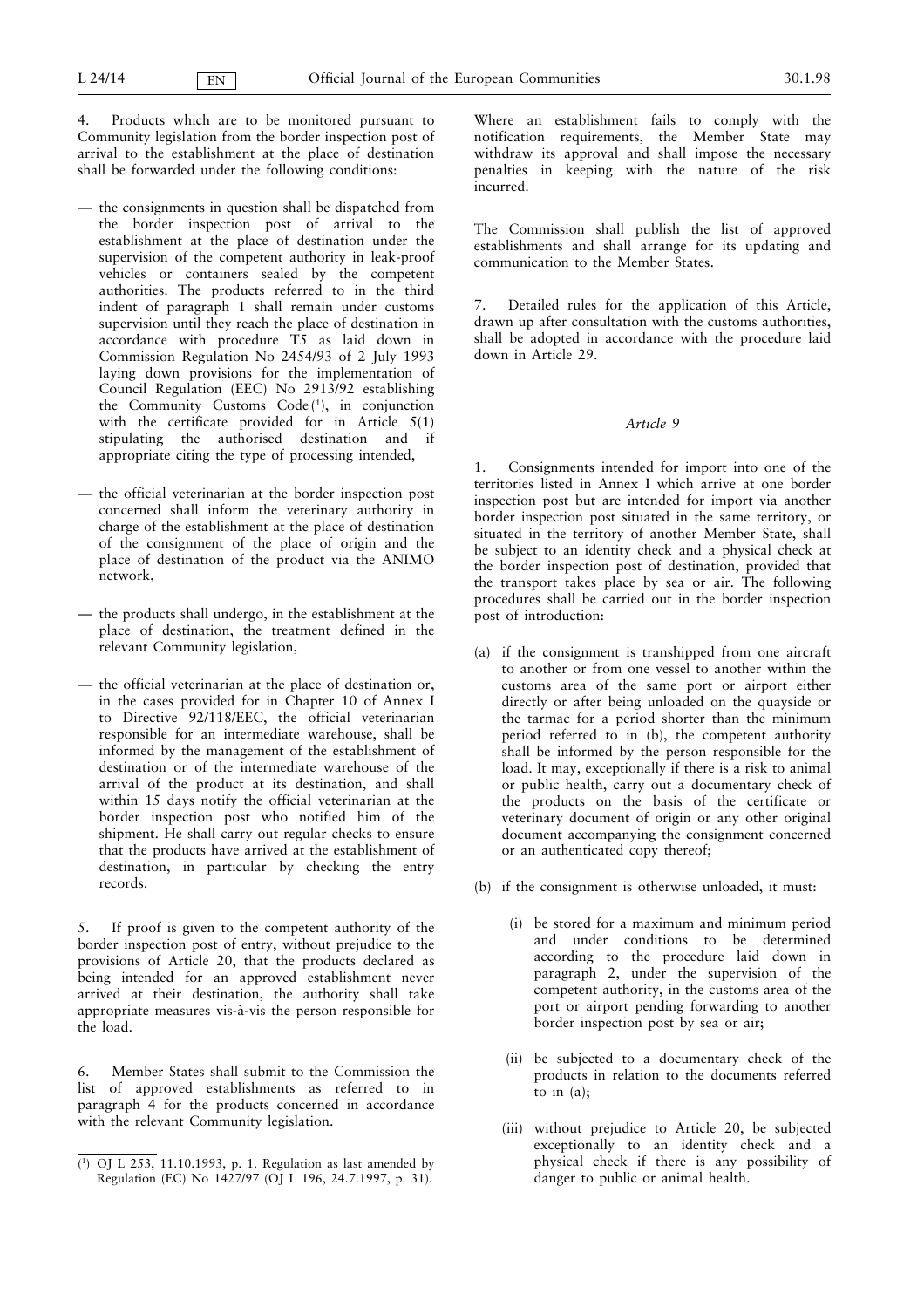Detailed rules for the application of this Article shall be adopted in accordance with the procedure laid down in Article 29.

3. The Council, acting by qualified majority on a proposal from the Commission, may extend the provisions of this Article to rail transhipment.

# *Article 10*

1. At the request of a Member State, accompanied by the requisite supporting information, or acting on its own initiative, the Commission may, in accordance with the procedure laid down in Article 29, determine that physical checks are to be less frequent, under certain conditions and in particular in the light of the results of previous checks, on products for which import conditions are harmonised, i.e. products which meet the following three conditions:

- (a) they originate in third countries or regions of third countries offering satisfactory health guarantees as regards checks at the point of origin on products intended for import into one of the Community territories listed in Annex I;
- (b) insofar as is required under Community legislation they come from establishments on a list drawn up in accordance with Community rules or, in the case of establishments approved in accordance with Council Decision 95/408/EC of 22 June 1995 on the conditions for drawing up, for an interim period, provisional lists of third-country establishments from which Member States are authorised to import certain products of animal origin, fishery products or live bivalve molluscs $(1)$ , from an establishment which has undergone either a Community or a national inspection;
- (c) import certificates have been issued for the products concerned.

2. Before submitting a proposal for granting such derogations in respect of products from a given third country, the Commission shall submit a report to the Standing Veterinary Committee on that third country taking account of the following:

- (a) the guarantees offered by the third country in question for all or part of its territory with respect to compliance with Community requirements, including those for residue checks;
- (b) the health situation of animals in the third country concerned;
- (c) information on the general health situation in the country;
- (d) nature of the measures applied by the third country for monitoring and combating disease;
- (e) structures, skills, independence and qualifications of the veterinary service or other competent services;
- (f) compliance with the minimum standards laid down by Community law with regard to production hygiene;
- (g) type of product or products and its/their potential health risk;
- (h) rules on the authorisation of certain substances and compliance with the requirements set out in Council Directive 96/22/EC of 29 April 1996 concerning the prohibition on the use in stockfarming of certain substances having a hormonal or thyrostatic action and of  $\beta$ -agonists(<sup>2</sup>) and in Directive 96/23/EC;
- (i) outcome of the Community inspection or national inspection visits;
- (j) outcome of the import checks carried out;
- (k) an analysis of the risk involved owing to the nature of the products to be imported, their presentation or mode of transport used.

3. Without prejudice to paragraph 1 reductions in the frequency of checks may also be negotiated under a veterinary equivalence agreement concluded between the Community and a third country on a reciprocal basis.

Such reductions must be adopted according to the procedure laid down in Article 29.

Detailed rules for the application of this Article shall be adopted in accordance with the procedure laid down in Article 29.

#### *Article 11*

1. A Member State shall, on behalf of all Member States through which transit is due to take place, only authorise the transit of consignments from one third country to another third country if:

(a) such consignments come from a third country whose products are not prohibited entry on to the territories listed in Annex I and are intended for another third country. The competent authority may waive this requirement for transhipments carried out in accordance with Article  $9(1)(a)$  of consignments from one aircraft to another or from one vessel to another within the customs area of the same port or airport for the purpose of redispatch without further stop on the territories listed in Annex I following

<sup>(</sup> 1) OJ L 243, 11.10.1995, p. 17. Decisions as last amended by Decision 97/34/EC (OJ L 13, 16.1.1997, p. 33).

<sup>(</sup> 2) OJ L 125, 23.5.1996, p. 3.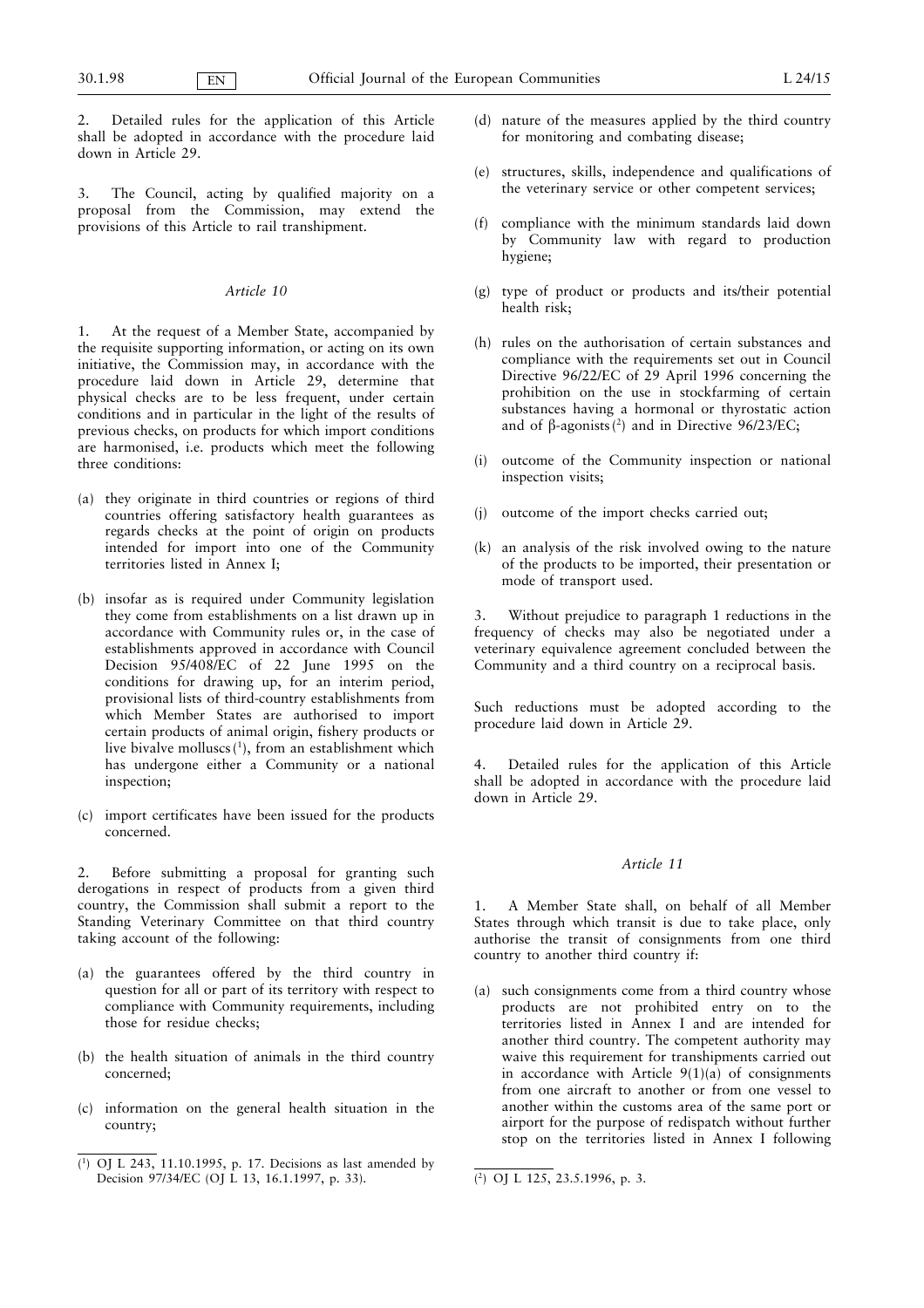general criteria to be fixed in accordance with paragraph 4;

- (b) such transit has been previously authorised by the official veterinarian of the border inspection post of the Member State where the consignment first arrives in one of the territories listed in Annex I;
- (c) the person responsible for the load undertakes beforehand to repossess the consignment if the products concerned are rejected and to dispose of it in accordance with Article 17.
- 2. The authorisation referred to in paragraph 1 shall be subject to compliance with the following conditions:
- (a) consignments presented for transit at the border inspection post shall be accompanied by the documents referred to in Article 7(1) together, if necessary, with authenticated translations of such documents;
- (b) the consignment of products must be presented at the said border inspection post in order to undergo the documentary check and identity check.

Derogation from the documentary and identity checks may be granted by the competent veterinary authority for sea and air transport where the consignment:

- is not unloaded. In this case, and without prejudice to Article 20, documentary checks will be confined to examination of the on-board manifest,
- is transhipped as described in Article  $9(1)(a)$  from one aircraft to another or from one vessel to another within the customs area of the same port or airport.

In exceptional cases which may present a public health or animal health risk or when irregularities are suspected, additional physical checks must be carried out;

- (c) in the case of passage by road, rail or by waterway through the territories listed in Annex I, such a consignment shall:
	- be sent under customs supervision, in accordance with the T1 procedure laid down in Regulation (EEC) No 2913/92 to the point of exit from the Community, together with the document required under 2(a) and the certificate referred to in Article 5(1) certifying the border inspection post where the consignment will leave the Community,
	- be transported, without the products being unloaded or split after leaving the border inspection post of arrival, in vehicles or containers sealed by the authorities. No handling shall be authorised during transport,
	- leave the Community via a border inspection post within a maximum of 30 days following

departure from the border inspection post of entry, except where a general exemption is granted in accordance with the procedure laid down in paragraph 4 to take account of duly substantiated cases of geographical remoteness;

- (d) the official veterinarian who authorises the transport shall inform the official veterinarian of the border inspection post of exit via the ANIMO network;
- (e) the official veterinarian of the border inspection post of exit shall declare on the certificate referred to in Article 5(1) that the consignments concerned have left the Community and shall send a copy of the document to the border inspection post of entry by fax or any other means.

Should the official veterinarian of the border inspection post of entry not have been informed of the exit of the products from the Community within the period specified in the third indent of  $2(c)$ , he shall refer the matter to the competent custom authority, which shall investigate as necessary to determine the actual destination of the products.

3. All expenditure incurred pursuant to this Article shall be chargeable to the person responsible for the load or his representative, without indemnification by the Member State, in accordance with the principles deriving from Article 1 of Directive 85/73/EEC.

4. Detailed rules for the application of this Article, in particular the exchange of information between the border inspection posts of entry and of exit, shall be adopted in accordance with the procedure laid down in Article 29.

# *Article 12*

1. Consignments coming from a third country and intended for a free zone, a free warehouse or a customs warehouse may, in accordance with Regulation (EEC) No 2913/92, be admitted by the competent authority only if the person responsible for the load has declared beforehand that the products concerned are destined ultimately for release into free circulation on one of the territories listed in Annex I or if there is some other end-use to be specified, and whether or not the products comply with the import conditions.

In the absence of a clear indication of their end-use, products must be considered as intended for release into free circulation on one of the territories listed in Annex I.

2. Such consignments shall undergo, at the border inspection post of introduction, a documentary, identity and physical check in order to determine whether or not the products comply with the said import conditions.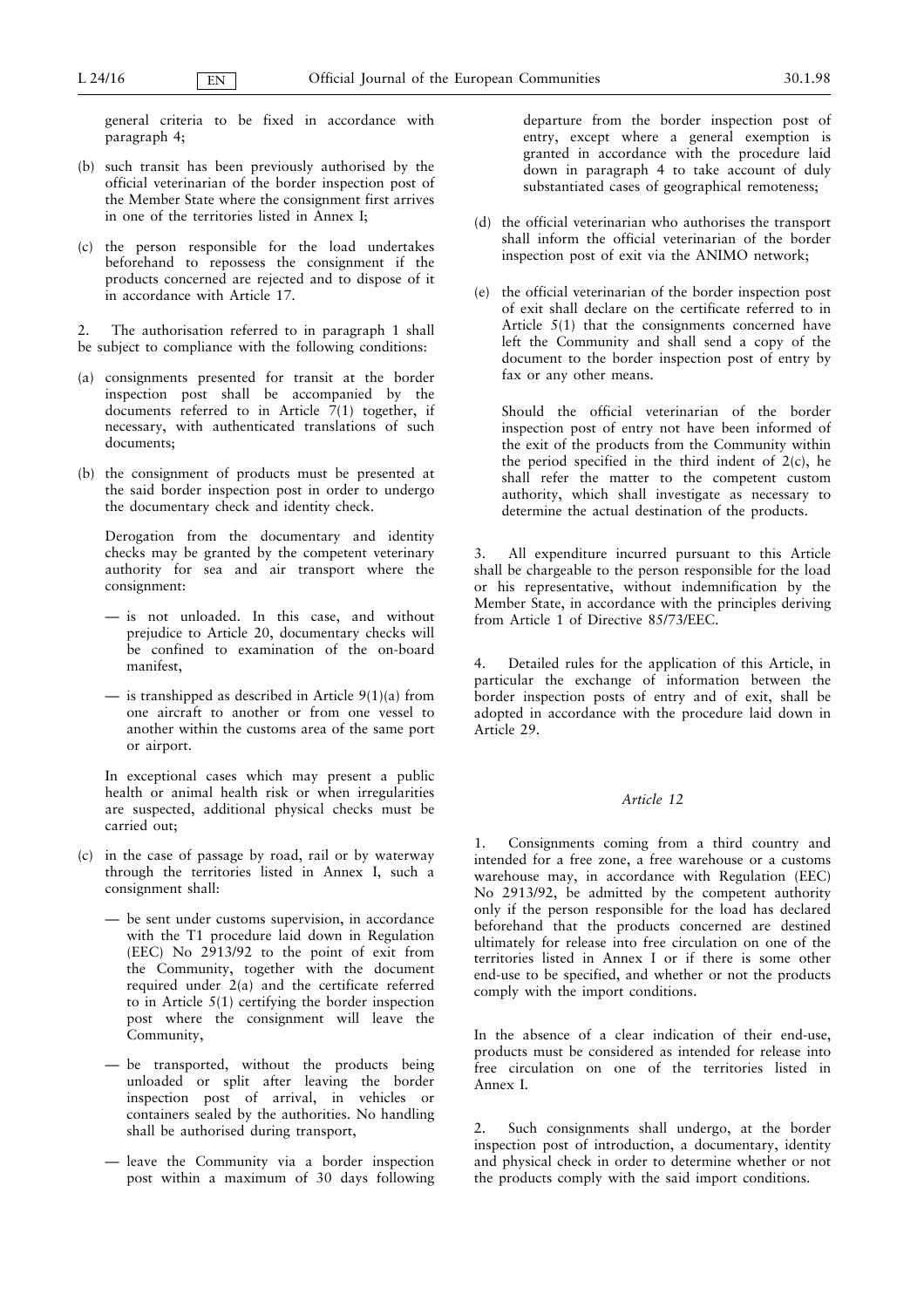A physical check shall however not be required — except on suspicion of an animal health or public health risk should it appear from the documentary check that the products do not meet Community requirements.

Such consignments shall be accompanied by the documents referred to in Article 7(1). If necessary, authenticated translations of such documents shall be attached.

3. If, following the checks referred to in paragraph 2, it is found that Community requirements have been met, the official veterinarian of the border inspection post shall issue the certificate referred to in Article  $5(1)$  in conjunction with the customs documents. The competent veterinary and customs authorities of the border inspection post shall authorise entry to a warehouse in a free zone, to a free warehouse or to a customs warehouse. Such products shall from a veterinary point of view be declared fit for subsequent release into free circulation.

4. If, following the checks referred to in paragraph 2, it is found that the products concerned do not meet Community requirements the official veterinarian of the border inspection post shall issue the certificate referred to in Article  $5(1)$  in conjuction with the official customs documents. The customs and veterinary authorities of the border inspection post may in such cases only authorise entry to a warehouse in a free zone, to a free warehouse or to a customs warehouse if, without prejudice to Article 16, the following requirements are met:

- (a) products must not come from a third country subject to a prohibition as laid down in Article  $11(1)(a)$ , first sentence;
- (b) warehouses in free zones and free warehouses or customs warehouses must be approved by the competent authority for the storage of the products. In order to be approved, they must meet the following requirements:
	- they must consist of a closed space with entry and exit points subject to permanent control by the management of the warehouse. If a warehouse is located in a free zone, the entire zone must be closed and placed under permanent customs control,
	- they must meet the conditions of approval laid down in Community legislation as regards warehouses storing the product(s) concerned, or, should there be no such Community legislation, in national legislation,
	- they must have arrangements for the daily logging of all consignments entering or leaving the warehouse, with details of the nature and quantity of the products per consignment and the name and address of the recipient. Such records must be kept for at least three years,
	- they must possess storage and/or refrigeration rooms allowing for separate storage of products which do not comply with veterinary legislation.

The competent authority may, however, in the case of existing warehouses, authorise separate storage of such products on the same premises when products not complying with Community standards are stored in lockable enclosures,

— they must have available premises reserved for the staff carrying out the veterinary checks.

If the checks referred to in paragraph 2 show that the person responsible for the load has made a false declaration pursuant to paragraph 1, he shall be obliged to dispose of the goods in accordance with Article 17.

5. The competent authorities shall take all necessary steps:

- to ensure that the conditions for approval of warehouses are maintained,
- to prevent products which do not comply with Community veterinary requirements from being stored in the same rooms or enclosures as those which do so comply,
- to ensure an effective check on entries and exits from the warehouse and, during the hours of access, to ensure supervision by the veterinary authority. They must in particular ensure that products not meeting Community requirements cannot leave the rooms or units where they are stored without the agreement of the competent authority,
- to carry out all checks necessary to avoid any alteration, substitution of products stored in the warehouse or any change of packaging, market preparation or processing.

6. A Member State may, on grounds of animal or public health, refuse entry to a customs warehouse, free warehouse or free zone to products if they do not meet the conditions laid down in Community legislation.

7. Consignments must not enter a free zone, free warehouse or customs warehouse unless protected by customs seals.

8. The consignments referred to in paragraph 4 may only leave a free zone, a free warehouse or a customs warehouse, in order to be dispatched to a third country or to a warehouse as referred to in Article 13, or to be destroyed, provided that:

- despatch to a third country is in accordance with the requirements of Articles  $11(1)(c)$  and  $11(2)(a)$ ,  $(c)$ ,  $(d)$ and (e),
- trasfer to a warehouse as referred to in Article 13 is carried out under cover of a T1 customs control form, with the name and location of the warehouse mentioned in the accompanying certificate provided for in that Article,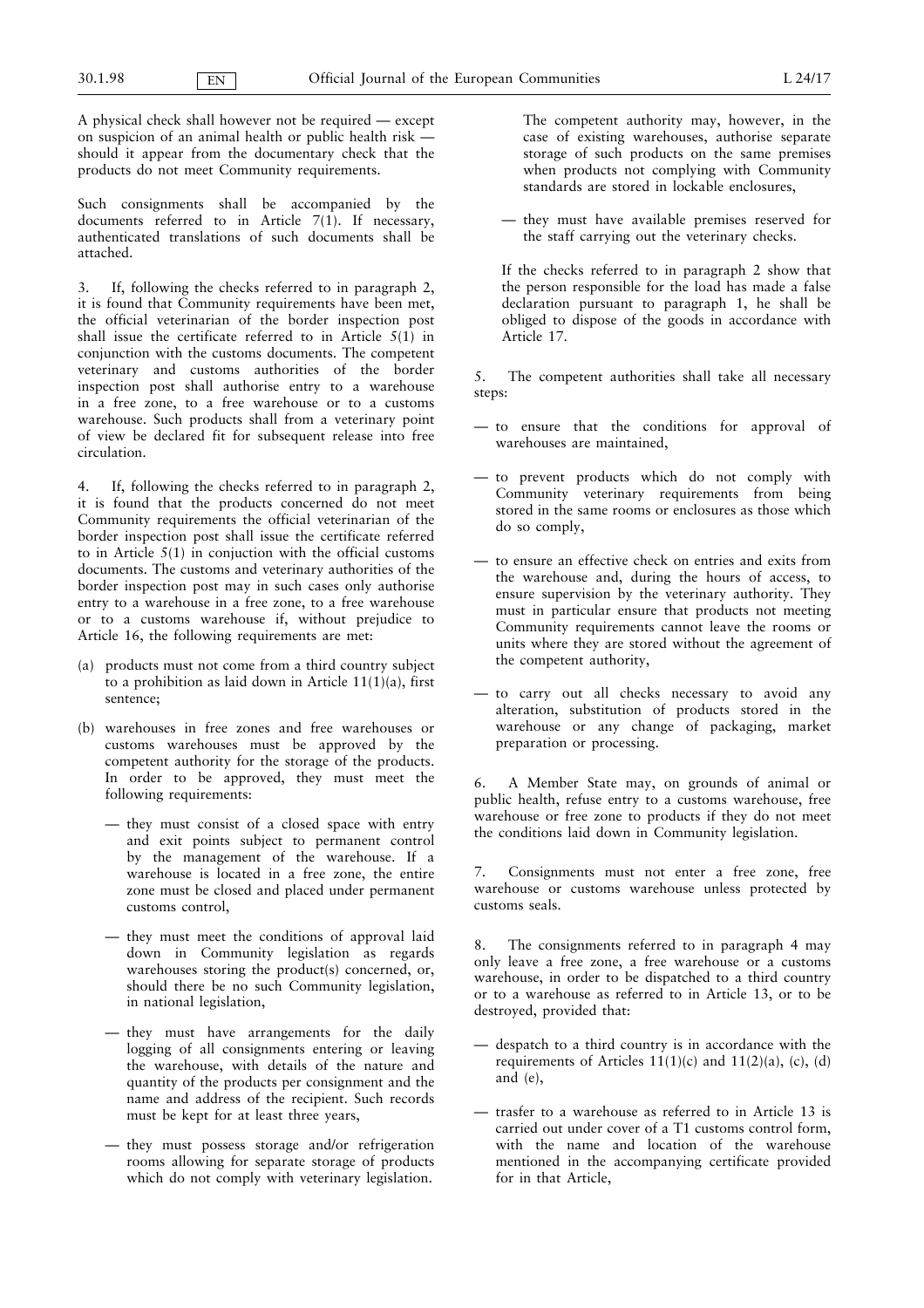— transport to a place of destruction takes place after the products concerned have been denatured.

The consignments in question shall subsequently be forwarded under such conditions as to ensure that transport is carried out, without the goods being unloaded, under the supervision of the competent authorities in leak-proof vehicles or containers sealed by the competent authorities.

Such consignments may not be transferred between the warehouses referred to in this Article.

9. All expenditure incurred pursuant to this Article, including the costs of inspection and checks required thereby, shall be chargeable to the person responsible for the load or his representative, without indemnification by the Member State, in accordance with the principles deriving from Article 1 of Directive 85/73/EEC.

10. Member States shall submit to the Commission the list of:

- (a) free zones, free warehouses and customs warehouses as referred to in paragraph 4;
- (b) operators as referred to in Article 13.

The Commission shall arrange for the publication of the list in (a) in the *Official Journal of the European Communities* and forward the list of operators in (b) to the other Member States.

11. In the event of failure to comply with the conditions set out in paragraphs 1 to 10 and insofar as those conditions apply to the warehouse, the competent authority shall suspend or withdraw its approval as referred to in paragraph 4(b). It shall inform the Commission and the other Member States of any such withdrawal.

Where irregularities, either deliberate or due to serious negligence, are found, the penalties laid down by the national law of the Member State concerned shall be applied to the person responsible for the transport of the consignment after it has left the warehouse.

12. Detailed rules for the application of this Article, in particular the checking procedures to be carried out on the arrival and on the departure of consignments to and from such zones or warehouses, the transport of consignments between such zones or such warehouses, the form of storage of the products and the handling allowed, shall be adopted in accordance with the procedure laid down in Article 29.

# *Article 13*

Operators who directly supply cross-border means of sea transport with products referred to Article 12(4) for the purposes of consumption by staff and passengers must, in addition to meeting the requirements of Article 12(1), (2), (4)(a) and the second, third and fourth indents of  $(4)(b)$ ,  $(5)$ ,  $(6)$ ,  $(7)$  and  $(9)$ :

- (a) be authorised beforehand by the competent authority as operators;
- (b) acquire supplies of products which cannot be processed unless the raw material complies with Community requirements;
- (c) possess closed premises whose entry and exit points are under permanent control of the person responsible. Where a warehouse is located in a free zone, the requirements of Article 12(4)(b), first indent, second sentence, shall apply;
- (d) undertake not to release the products referred to in Article 12(4) for consumption on one of the territories listed in Annex I;
- (e) notify the competent authority as soon as possible of the arrival of the products at a warehouse as referred to in (c).
- 2. The operators referred to in paragraph 1 must:
- (a) carry out deliveries directly on board the means of sea transport or to a specially approved warehouse in the port of destination, provided that measures are taken to ensure that the products concerned under no circumstances leave the port zone for another destination. The transport of products from the warehouse of origin to the port of destination must be carried out under customs supervision in accordance with procedure T1 as laid down in Regulation (EEC) No 2913/92 and be accompanied by a veterinary certificate formulated in accordance with the procedure in paragraph 6;
- (b) notify in advance the competent authority of the port zone of the Member State from which the products are delivered and the competent authorities of the port of the Member State of destination of the date of dispatch of the products together with details of their place of destination;
- (c) provide official proof that the products have reached their final destination;
- (d) keep a register of entries and dispatches for at least three years. The register must enable a check to be made on portions of consignments remaining in the warehouse.

Operators should ensure that they do not supply vessels with products not complying with Community requirements except to supply passengers and crew outside the coastal areas of the territories listed in Annex I, as defined by national regulations.

4. The competent authority of the port zone of the Member State from which the products are supplied shall notify the competent authority of the port zone of the Member State of destination not later than the time of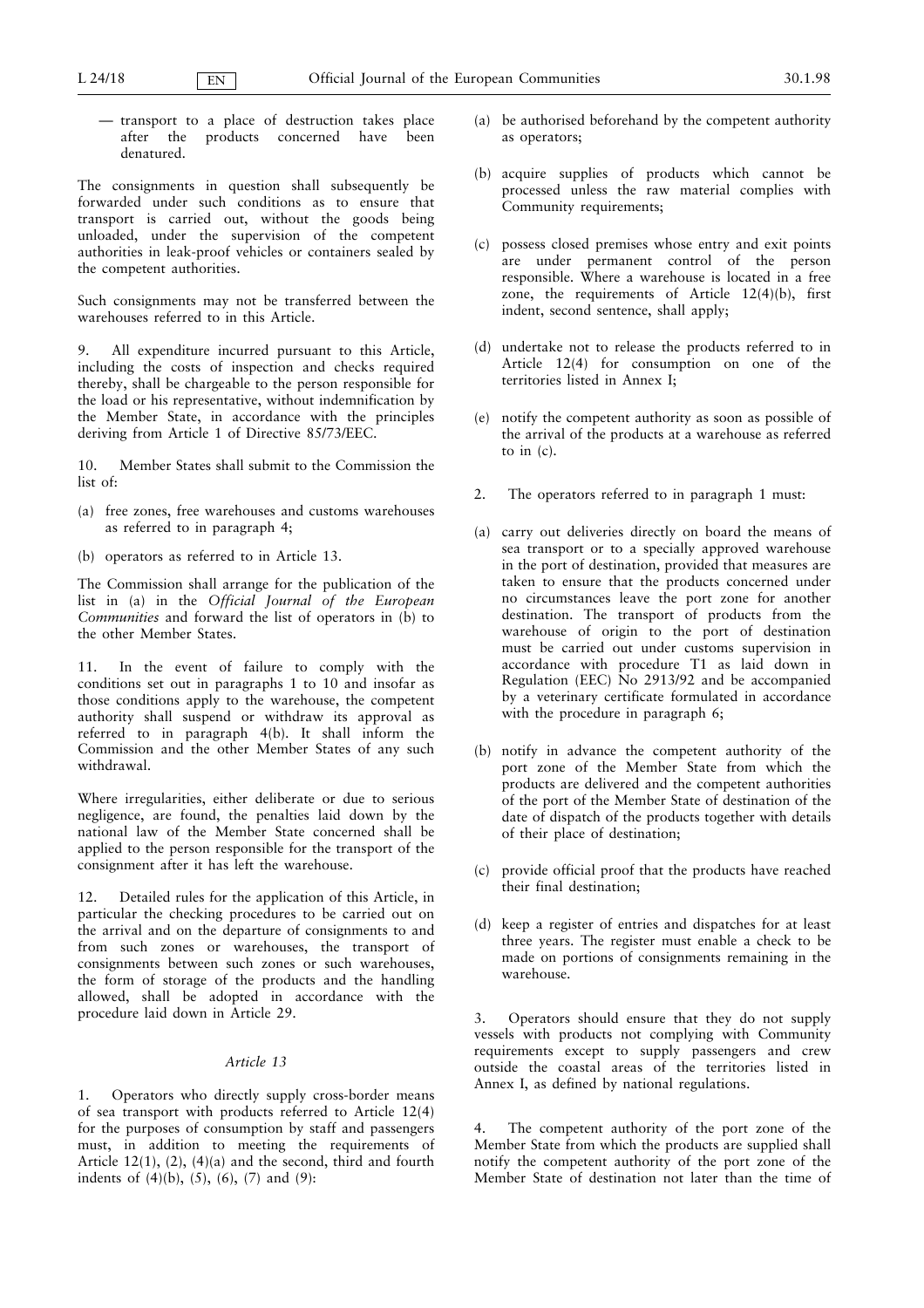dispatch of the products and shall inform it of the place of destination of the products via the ANIMO network.

5. In the event of failure to comply with the conditions of this Article, the competent authority must withdraw the authorization referred to in 1(a). It shall inform the Commission and the other Member States of any such withdrawal.

6. Detailed rules for the application of this Article, in particular the checking procedures to be carried out on the departure and during the transport and delivery of the products due to be delivered directly on board means of sea transport, including proof that such products have reached their legal destination, shall be adopted in accordance with the procedure laid down in Article 29.

# *Article 14*

1. Products for which the customs-approved treatment or use within the meaning of Regulation (EEC) No 2913/92 is other than as provided for in Articles 7 and 12(3) of this Directive, shall, unless they are destroyed or returned, undergo an identity check and a physical check in order to determine whether or not they comply with the import conditions.

2. Detailed rules for the application of this Article shall be adopted, where necessary, in accordance with the procedure laid down in Article 29.

#### *Article 15*

1. A Member State shall authorise the re-importation of a consignment of products of Community origin which was refused by a third country, if:

- (a) the products are accompanied:
	- (i) either by the original certificate or a copy authenticated by the competent authority which issued the certificate accompanying the products, together with details of the reasons for refusal and a guarantee that the conditions governing the storage and transport of products have been observed, stating that the products concerned have not undergone any handling;
	- (ii) in the case of sealed containers, by a certificate from the carrier stating that the content has not been handled or unloaded;
- (b) the products in question undergo a documentary and identity check and, in the cases provided for in Article 20, a physical check;

(c) the consignment is directly returned, under the conditions provided for in Article 8(4) to the establishment of origin in the Member State where the certificate was issued and that, if transit across another Member State is involved, it has been previously authorised by the official veterinarian of the border inspection point of the Member State where the consignment first arrives in one of the territories of the Community listed in Annex I, on behalf of all Member States through which the consignment will transit.

2. A Member State cannot oppose the reintroduction of a consignment of products of Community origin refused by a third country if the competent authority which issued the original certificate has agreed to take back the consignment and the conditions laid down in paragraph 2 have been met.

3. In the circumstances envisaged in paragraphs 1 and 2, the products in question shall be forwarded under such conditions as to ensure that transport is carried out as far as the establishment of origin in accordance with the procedure laid down in Article 8(4) in leak-proof means of transport, identified and sealed by the competent authority so that the seals will be broken whenever the container is opened.

4. The official veterinarian who authorizes the transport shall inform the competent authority of the place of destination via the ANIMO network.

5. All expenditure incurred pursuant to this Article, including the costs of inspection and checks required thereby, shall be chargeable to the person responsible for the load or his representative, without indemnification by the Member State, in accordance with the principles deriving from Article 1 of Directive 85/73/EEC.

6. Detailed rules for the application of this Article shall be adopted in accordance with the procedure laid down in Article 29.

#### *Article 16*

- 1. This Chapter shall not apply to products which:
- (a) form part of travellers' personal luggage and are intended for their personal consumption, insofar as the quantity does not exceed a quantity to be defined in accordance with paragraph 3 and provided that the products come from a Member State or a third country or part of a third country appearing on the list adopted in accordance with Community rules, and from which imports are not prohibited;
- (b) are sent as small consignments to private persons, provided that the products are not being imported by way of trade, insofar as the quantity sent does not exceed a quantity to be defined in accordance with paragraph 3 and provided that the products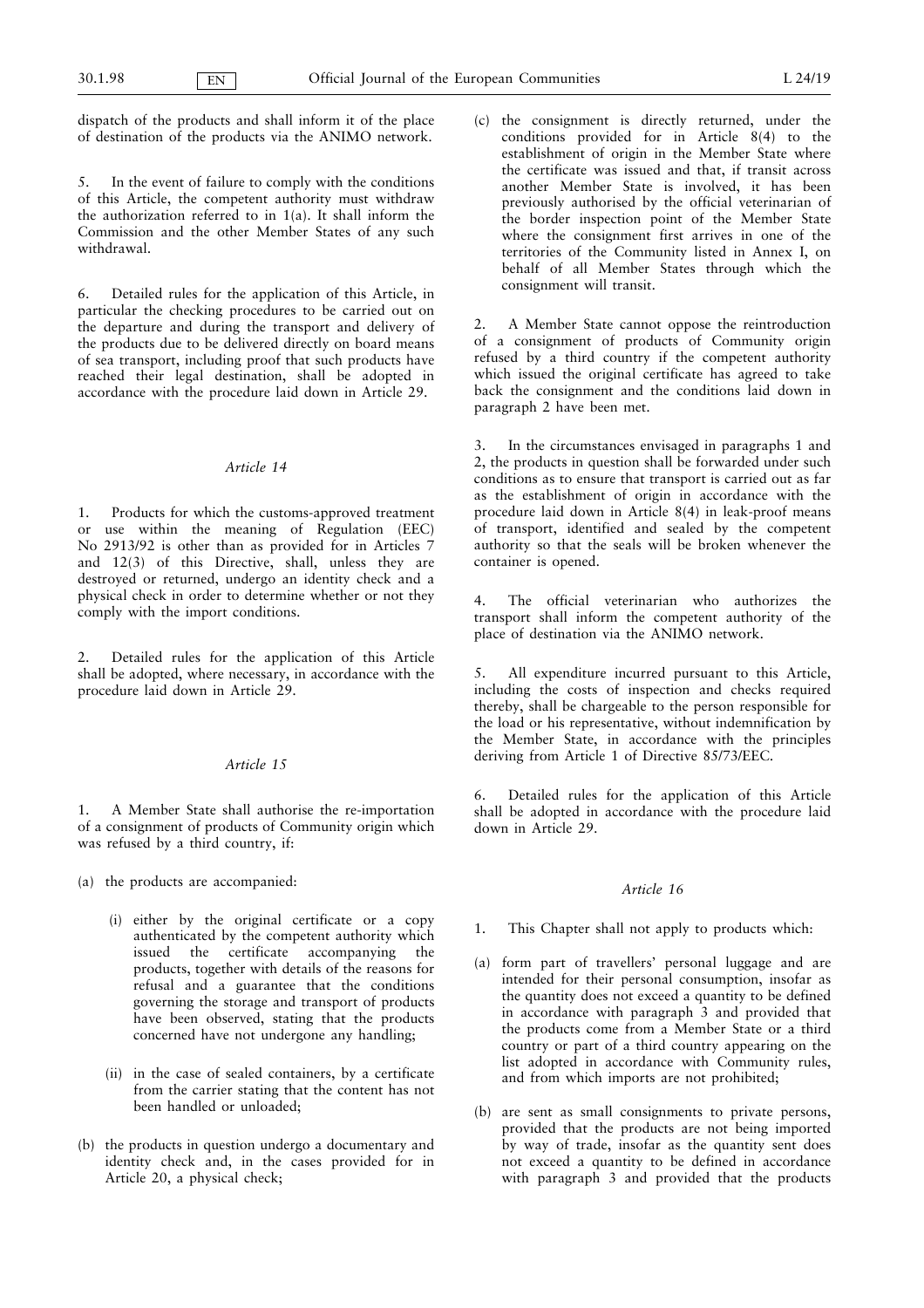come from a third country or part of a third country appearing on a list drawn up in accordance with Community rules, and from which imports are not prohibited;

(c) are on board means of transport operating internationally and are intended for consumption by the crew and passengers, provided that they are not introduced into one of the territories referred to in Annex I.

Where such products or their kitchen waste are unloaded, they must be destroyed. It is not, however, necessary to destroy products when they are transferred directly from one means of transport operating internationally to another at the same port and under customs supervision;

- (d) have, where quantities not exceeding a figure to be fixed in accordance with paragraph 3 are involved, undergone heat treatment in a hermetically sealed container to an  $F_0$  value of 3,00 or more and:
	- (i) form part of travellers' personal luggage and are intended for their personal consumption;
	- (ii) are sent as small consignments to private persons, provided that the products are not being imported by way of trade;
- (e) are sent as trade samples or are intended for exhibitions provided that they are not intended to be marketed and have been authorised in advance for that purpose by the competent authority;
- (f) are intended for particular studies or analyses insofar as it is possible to determine from the official inspection that such products are not supplied for human consumption and that, when the exhibition is finished or when the particular studies or analyses have been carried out, these products, with the exception of the quantities used for the analyses, are destroyed or redispatched under certain conditions to be laid down by the competent authority.

In the case referred to under (e) and in this case the Member State of destination shall ensure that the products concerned cannot be used for purposes other than those for which they were imported into its territory.

2. Paragraph 1 shall not affect the rules applicable to fresh meat and meat products in accordance with Article 1(2) of Council Directive 72/462/EEC of 12 December 1972 on health and veterinary inspection problems on importation of animals of the bovine, ovine, caprine and porcine species, fresh meat and meat-based products from third countries<sup>(1)</sup>.

3. The Commission shall determine the implementing rules and in particular the weight limits for the different products liable to be covered by the derogations referred to in paragraph 1, in accordance with the procedure laid down in Article 29.

#### *Article 17*

Consignments which have been introduced into one of the territories of the Community without being presented for veterinary checks in accordance with the requirements of Articles 3 and 4 shall be seized and the competent authority shall decide either to destroy them in accordance with paragraph 2(b) or to redispatch them in accordance with paragraph 2(a).

2. Where the checks referred to in this Directive show the competent authority that the product does not satisfy the import conditions, or where such checks reveal an irregularity, the competent authority, in consultation with the person responsible for the load or his representative, shall decide:

(a) either to redispatch the product outside the territories listed in Annex I from the same border inspection post to a destination agreed with the person responsible for the load, using the same means of transport, within a maximum time limit of 60 days, where this is not precluded by the results of the veterinary inspection and health requirements.

In this case, the official veterinarian of the border inspection post must:

- activate the information procedure provided for in the first indent of Article 1(1) of Decision 92/438/EEC,
- under arrangements to be defined by the Commission in accordance with the procedure referred to in paragraph 7, invalidate the veterinary certificates or documents accompanying the rejected products so that it is not possible to reintroduce the rejected products via another border inspection post;
- (b) or, if redispatch is impossible or the 60-day time limit referred to in (a) has elapsed or the person responsible for the load gives his immediate agreement, destroy the products in the facilities provided for that purpose nearest to the border inspection post in accordance with Council Directive 90/667/EEC of 27 November 1990 laying down the veterinary rules for the disposal and processing of animal waste, for its placing on the market and for the prevention of pathogens in feedstuffs of animal or fish origin(2 ).

<sup>(</sup> 1) OJ L 302, 31.12.1972, p. 28. Directive as last amended by Directive 96/91/EC (OJ L 13, 16.1.1997, p. 27).

<sup>(</sup> 2) OJ L 363, 27.12.1990, p. 51. Directive as last amended by the 1994 Act of Accession.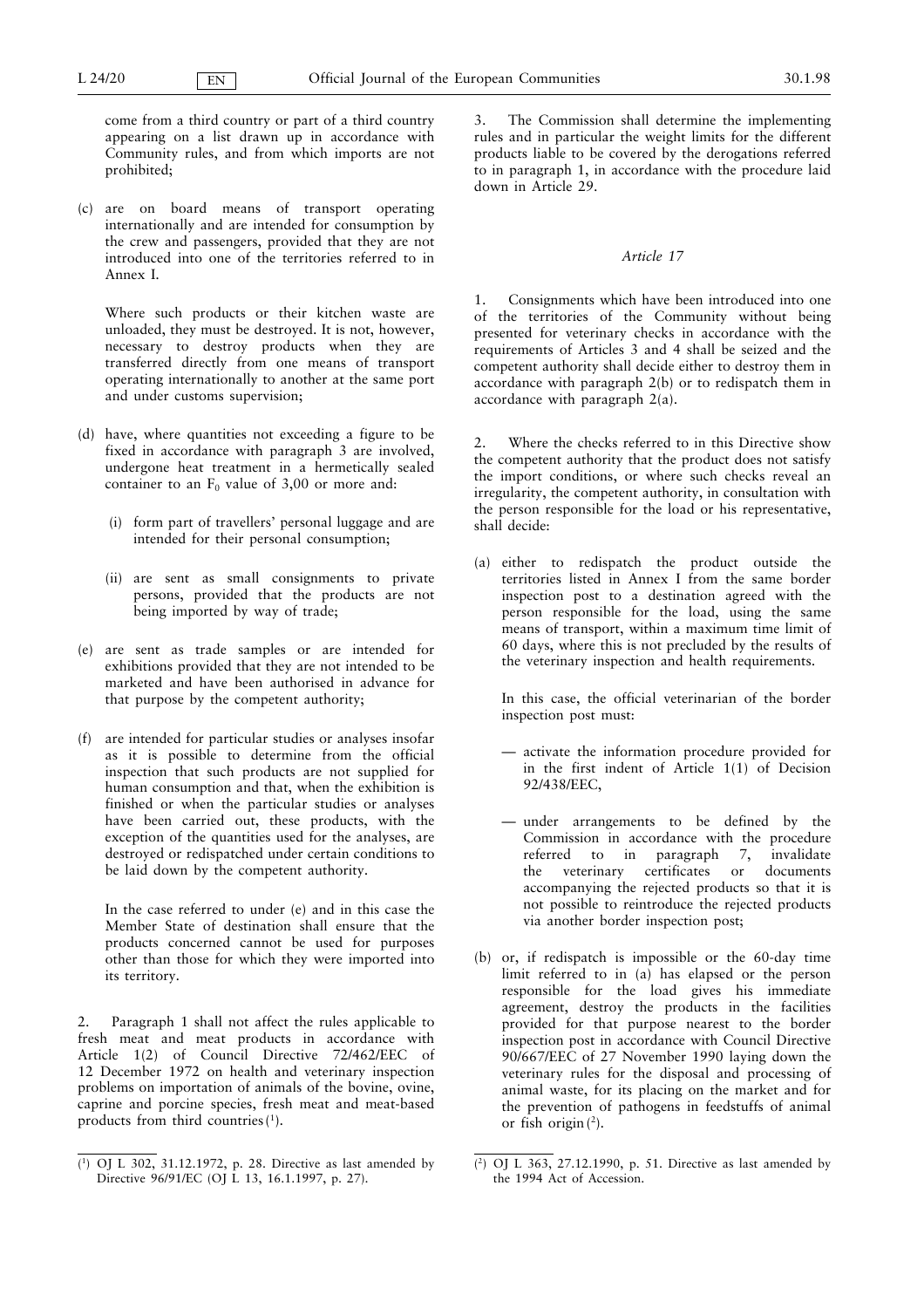Pending redispatch of the products referred to in this point or confirmation of the reasons for rejection, the competent authorities shall store the products in question under the supervision of the competent authority at the expense of the person responsible for the load.

3. The provisions of Articles 23 and 24 shall apply where the checks referred to in paragraphs 1 and 2 reveal that a serious infringement or repeated infringements of Community veterinary legislation has or have been committed.

4. Paragraph 2 shall not apply where an authorisation has been given by the competent authority in order to permit the use of products in accordance with Directive 90/667/EEC, provided that there is no risk to public or animal health.

5. The person responsible for the load or his representative shall be liable for the costs incurred in the process of redispatching or destroying the consignment or using the product for other purposes.

Furthermore, where an irregularity has been found to be the result of serious negligence or a deliberate infringement, the Member State must impose the penalties provided for in its national legislation on the person responsible for the load.

6. The provisions of Decision 92/438/EEC shall apply.

7. Detailed rules for the application of paragraphs 1 to 3, particularly the standardisation of the assessment criteria for deciding on refusal, seizure or destruction, shall be adopted in accordance with the procedure laid down in Article 29.

# *Article 18*

The Commission, in accordance with the procedure laid down in Article 29, shall, on the basis of the plans referred to in the second paragraph, adopt the rules applicable to imports into certain parts of the territories listed in Annex I, to take account of the natural constraints specific to these territories, in particular their remoteness from a mainland part of the Community territory.

To that end the French Republic and the Hellenic Republic shall submit a plan to the Commission setting out, in the particular case of the French overseas departments and of certain islands and groups of islands, the nature of the checks to be carried out on imports into those regions of products originating in third countries, taking into account the natural geographical constraints specific to these territories.

Those plans shall specify the checks carried out to prevent products introduced into those territories being redispatched under any circumstances to other parts of Community territory, unless such territories comply with the requirements of Community veterinary legislation.

# *Article 19*

1. The Commission, in accordance with the procedure laid down in Article 29, shall draw up a list of plant products which, in particular on account of their subsequent destination, may give rise to the risk of spreading infectious or contagious animal diseases and on that account are to be subjected to the veterinary checks laid down by this Directive, and in particular those provided for in Article 4, in order to verify the origin and planned destination of such plant products.

The following shall be adopted in accordance with the same procedure:

- the animal health conditions which third countries must comply with and the guarantees which must be offered, in particular the nature of any processing to be required in the light of their animal health situation,
- a list of the third countries which, in the light of the guarantees, may be authorised to export to the Community the plant products referred to in the first paragraph,
- any specific inspection procedures, in particular with reference to sampling, which may be applied to these products, especially in the case of imports in bulk.

2. Fresh fishery products immediately landed from a fishing vessel flying a third-country flag shall, in accordance with Council Regulation (EEC) No 1093/94 of 6 May 1994 setting the terms under which fishing vessels of a third country may land directly and market their catches at Community ports $(1)$ , and before they can be imported into any of the territories listed in Annex I, undergo the veterinary checks laid down in respect of fish immediately landed by fishing vessels flying the flag of a Member State.

However, by way of derogation from Article 3(2) a Member State may, under the procedure provided for in Article 29, be authorised to carry out the checks laid down by this Directive in the case of frozen and deep-frozen tuna that has been landed directly without having been beheaded or gutted from a vessel belonging to joint enterprises registered in accordance with the relevant Community provisions, provided that:

— such checks are carried out by the competent authority of the nearest border inspection post in the industry of destination approved for the processing of those products,

<sup>(</sup> 1) OJ L 121, 12.5.1994, p. 3.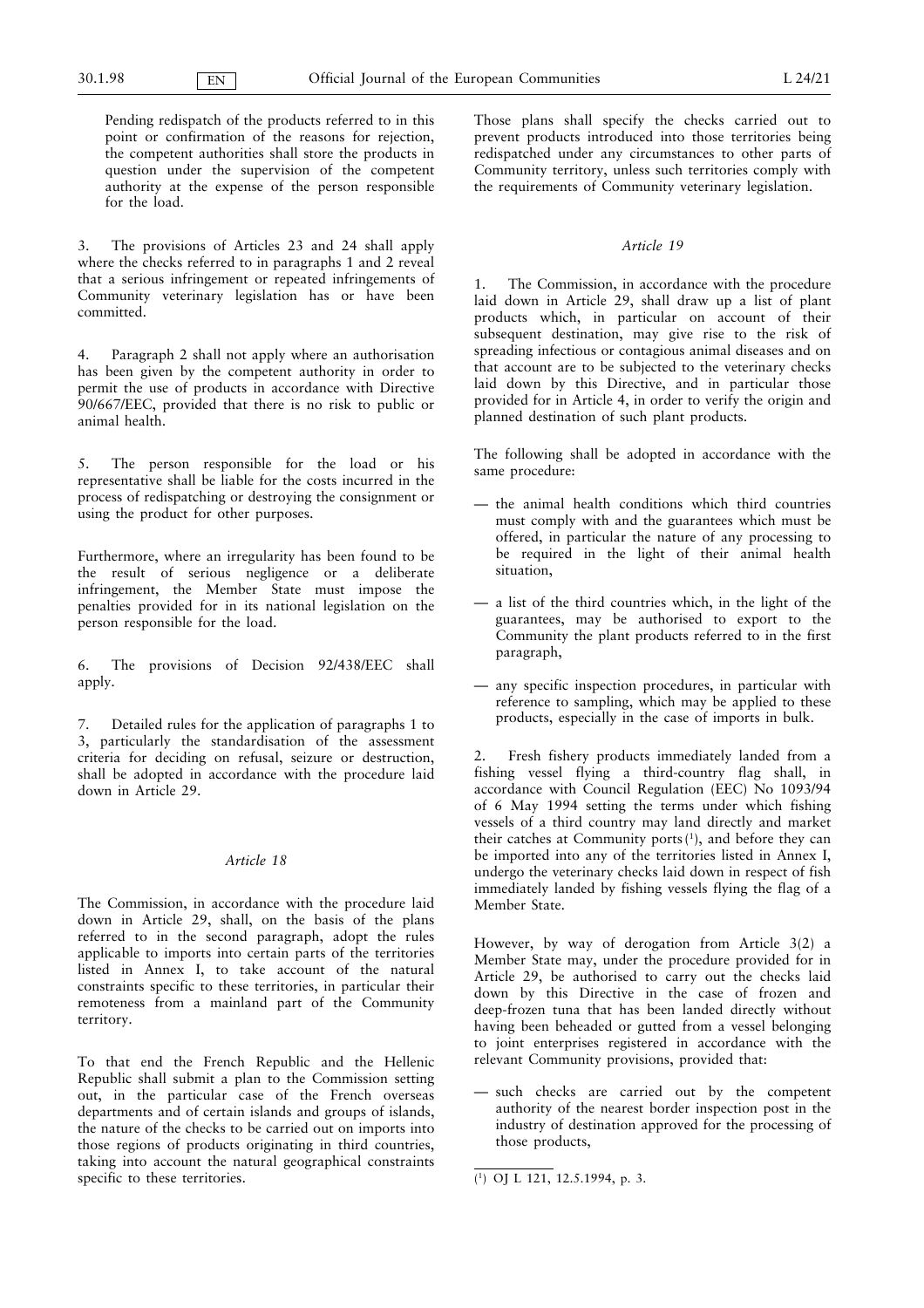- the processing industry is located not more than 75 km from a border inspection post,
- the products are transferred under customs control, in accordance with the procedure laid down in the first indent of Article  $8(4)$ , from the point of landing to the industry of destination.

3. In accordance with the procedure laid down in Article 29, derogations may be granted from the provisions of Article 6(1)(b) and, as regards the staff responsible for carrying out the checks and for issuing certificates, from those of Article 4(1) and Article 5(1) for border inspection posts where fish are presented in accordance with Council Directive 91/493/EEC of 22 July 1991 laying down the health conditions for the production and the placing on the market of fishery products $(1)$ .

#### *Article 20*

1. Without prejudice to the provisions of this Chapter, the official veterinarian or the competent authority shall, where it is suspected that veterinary legislation has not been complied with or there is doubt as to:

- (a) the identity or actual destination of a product;
- (b) whether the product corresponds to the guarantees laid down in the legislation for that kind of product;
- (c) compliance with the animal or public health guarantees laid down in Community legislation;

carry out any veterinary checks the veterinarian or authority deems appropriate in order to confirm or rule out suspicion.

The products checked must remain under the supervision of the competent authority until the results of the checks are obtained.

If the suspicions are confirmed, checks on products of the same origin must be intensified in accordance with Article 17(3).

2. Detailed rules for the application of this Article shall be adopted in accordance with the procedure laid down in Article 29.

# *Article 21*

The Republic of Austria shall have a period of three years from the date of entry into force of the Accession Treaty to introduce the checking system provided for in this Chapter. During that transitional period Austria shall apply the measures which will be determined before the date of entry into force of the Accession Treaty, in accordance with the procedure laid down in Article 29. Those measures shall ensure that all the necessary checks are carried out as close as possible to the Community's external frontier.

2. The Republic of Finland shall have a period of two years from the date of entry into force of the Accession Treaty to introduce the checking system provided for in this Chapter. During that transitional period Finland shall apply the measures which will be determined before the date of entry into force of the Accession Treaty, in accordance with the procedure laid down in Article 29. Those measures shall ensure that all the necessary checks are carried out as close as possible to the Community's external frontier.

3. At the request of a Member State, the requirements of the eighth indent of Annex II may, in accordance with the procedure laid down in Article 29, be waived for border posts located at the border of applicant countries for a period of two years following 1 July 1999.

# CHAPTER II

#### **SAFEGUARD PROVISIONS**

#### *Article 22*

1. If, in the territory of a third country, a disease referred to in Council Directive 82/894/EEC of 21 December 1982 on the notification of animal diseases within the Community<sup>(2</sup>), a zoonosis or other disease or any other phenomenon or circumstance liable to present a serious threat to animal or public health manifests itself or spreads, or if any other serious animal health or public health reason so warrants, in particular in the light of the findings of its veterinary experts or in the checks carried out in a border inspection post, the Commission shall, acting on its own initiative or at the request of a Member State, adopt one of the following measures without delay, depending on the gravity of the situation:

— suspend imports from all or part of the third country concerned, and where appropriate from the third country of transit,

<sup>(</sup> 1) OJ L 268, 24.9.1991, p. 15. Directive as last amended by Directive 96/23/EC (OJ L 125, 23.5.1996, p. 10).

<sup>(</sup> 2) OJ L 378, 31.12.1982, p. 58. Directive as last amended by the 1994 Act of Accession.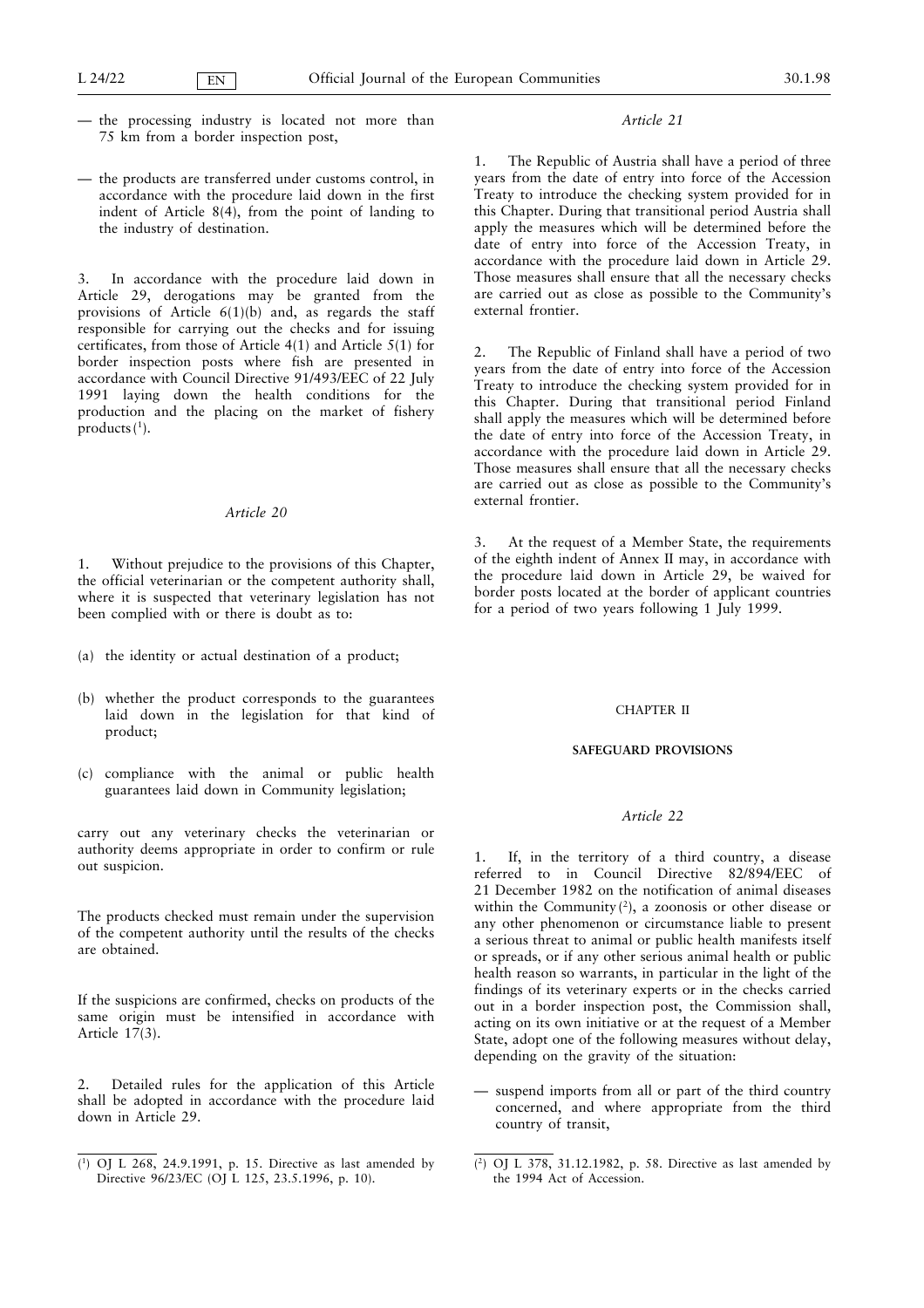- set special conditions in respect of products coming from all or part of the third country concerned,
- draw up, on the basis of actual findings, requirements for appropriate checks, which may include specifically looking for risks to public or animal health and, depending on the result of those checks, increase the frequency of the physical checks.

If any one of the checks provided for in this Directive indicates that a consignment of products is likely to constitute a danger to animal or human health, the competent veterinary authority shall immediately take the following measures:

- it shall seize and destroy the consignment in question,
- it shall immediately inform the other border inspection posts and the Commission of the findings and of the origin of the products, in accordance with Decision 92/438/EEC.

3. In the case provided for in paragraph 1, the Commission may take provisional safeguard measures in respect of products covered by Articles 11, 12 and 13.

4. Representatives of the Commission may make an immediate visit to the third country concerned.

5. Where a Member State officially informs the Commission of the need to take safeguard measures and the latter has not applied the provisions of paragraphs 1 to 3 or has not informed the Standing Veterinary Committee in accordance with paragraph 6, the Member State may take interim safeguard measures in respect of the products in question.

When a Member State takes interim safeguard measures in respect of a third country or an establishment in a third country under this paragraph, it shall inform the other Member States and the Commission thereof in the Standing Veterinary Committee.

Within 10 working days the Standing Veterinary Committee shall have the matter referred to it, pursuant to the terms of Article 28, with a view to the extension, amendment or repeal of the measures provided for in paragraphs 1 and 3. The procedure provided for in Article 28 may also be used for adopting the necessary decisions, including those relating to intra-Community movement of products and to transit.

6. Decisions to amend, repeal or extend measures decided on under paragraphs 1, 2, 3 and 5 shall be taken in accordance with the procedure laid down in Article 28.

7. Detailed rules for the application of this Chapter shall be adopted, where necessary, in accordance with the procedure laid down in Article 29.

#### CHAPTER III

## **INSPECTION AND CHECKS**

#### *Article 23*

1. Whenever uniform application of the requirements of this Directive renders it necessary, veterinary experts from the Commission may, in conjunction with the competent authorities:

- (a) verify that the Member States are complying with the said requirements;
- (b) make on-the-spot checks to ensure that the checks are carried out in accordance with this Directive.

2. A Member State in whose territory an inspection is made shall provide the veterinary experts from the Commission with any assistance they may require in the performance of their tasks.

The outcome of the checks made must be discussed with the competent authority of the Member State concerned before a final report is drawn up and circulated.

3. Where the Commission deems that the outcome of checks so justifies, it shall review the situation within the Standing Veterinary Committee. It may adopt the necessary decisions in accordance with the procedure laid down in Article 28.

4. The Commission shall monitor developments; in the light of such developments and in accordance with the procedure laid down in Article 28, it may amend or repeal the decisions referred to in paragraph 5.

5. Detailed rules for the application of this Article shall be adopted, where necessary, in accordance with the procedure laid down in Article 29.

# *Article 24*

1. Where the checks provided by this Directive give grounds for believing that Community veterinary legislation has been seriously or repeatedly infringed the competent authority shall take the following measures in respect of products involved in such use or in the origin of such products:

- it shall inform the Commission of the nature of the products used and the consignment concerned; the Commission shall forthwith inform all border inspection posts,
- Member States shall carry out more stringent checks on all consignments of products from the same origin.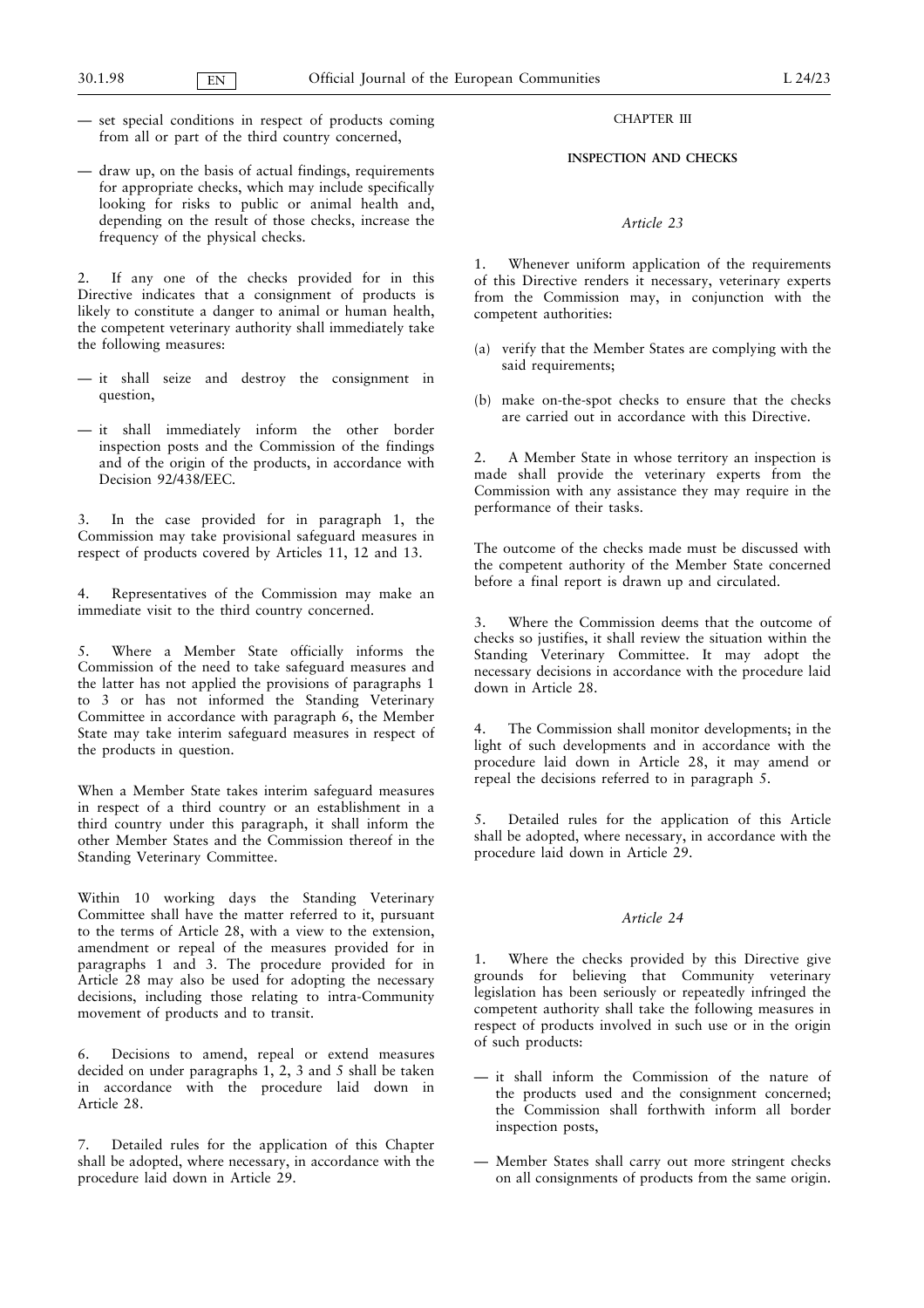In particular, the next 10 consignments from the same origin must be impounded, and a deposit lodged against inspection costs, at the border inspection post for a physical check, including the taking of samples and the laboratory tests provided for in Annex III.

Where such additional checks confirm noncompliance with Community legislation, the offending consignment or part thereof must be disposed of in accordance with Article 17(2)(a) and (b),

— the Commission shall be informed of the outcome of the more stringent checks and on the basis of this information shall make all necessary investigations, to identify the reasons for and origins of the infringements found.

2. Where the checks reveal that the maximum residue limits have been exceeded, use shall be made of the checks referred to in the second indent of paragraph 1.

3. If, in cases involving third countries which have concluded equivalence agreements with the Community or third countries whose consignments are checked less frequently, the Commission, after making enquiries of the competent authorities of the third country concerned, concludes that it has failed to fulfil its obligations and the guarantees given by the plans referred to in Article 29(1) of Directive 96/23/EC, it shall cease to allow that country, under the procedure laid down in Article 29 of this Directive, to benefit from less frequent checks for the products in question until the third country in question has made good its shortcomings. The same procedure shall be used for withdrawing the suspension.

If necessary, in order to re-establish the benefit afforded by the said agreements, a Community deputation including experts from the Member States shall visit the country concerned, at that country's expense, in order to verify that such measures have been taken.

#### *Article 25*

Where, on the basis of the checks carried out at the point where the products are marketed, a competent authority of a Member State considers that this Directive is not being complied with at a border inspection post, or in a customs warehouse, free zone or free warehouse referred to in Article 12, of another Member State, it shall contact the competent central authority of that Member State without delay.

The latter shall take all the necessary measures and inform the competent authority of the first Member State of the nature of the checks made, the decisions taken and the reasons for such decisions.

If the competent authority of the first Member State believes the measures are insufficient, it shall examine, with the competent authority of the Member State in question, the possible ways and means of remedying the situation, where necessary by visiting the Member State in question.

Where the checks referred to in the first subparagraph show repeated non-compliance with this Directive, the competent authority of the Member State of destination shall so inform the Commission and the competent authorities of the other Member States.

The Commission may, at the request of the competent authority of the Member State of destination or on its own initiative, and taking account of the type of infringements complained of:

- send an inspection team to the Member State in question in conjunction with the competent national authorities,
- request the competent authority to step up the checks carried out at the border inspection post, customs warehouse, free zone or free warehouse in question.

Pending the Commission's findings, the Member State implicated must, at the request of the Member State of destination, step up checks at the border inspection post, customs warehouse, free zone or free warehouse concerned.

The Member State of destination may, for its part, intensify checks on products coming from these sources.

At the request of one the two Member States concerned — where the irregularities are confirmed by the inspection referred to in the first indent of the fifth subparagraph — the Commission must, in accordance with the procedure laid down in Article 28, take the appropriate measures. Those measures must be confirmed or reviewed as soon as possible in accordance with the same procedure.

2. Rights of appeal available under the laws in force in the Member States against decisions by the competent authorities shall not be affected by this Directive.

Decisions taken by the competent authority and the reasons for such decisions shall be notified to the person responsible for the load concerned by such decisions, or to his representative.

If the person concerned responsible for the load or his representative so requests, the said decisions and reasons shall be forwarded to him in writing, together with details of the rights of appeal available to him under the law in force in the Member State performing the checks, and also the procedure and time-limits applicable.

3. Detailed rules for the application of this Article shall be adopted in accordance with the procedure laid down in Article 29.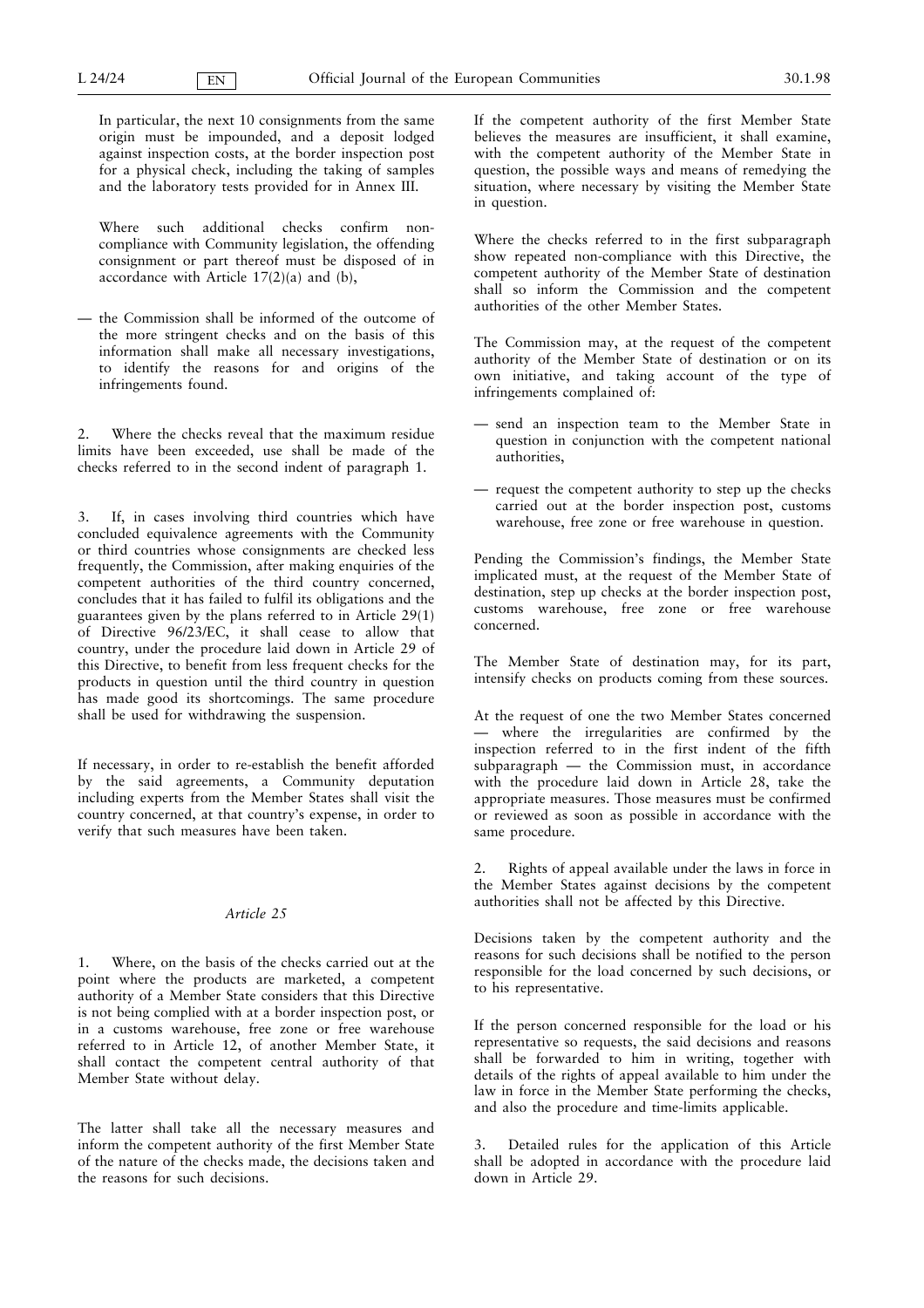*Article 26*

1. Each Member State shall draw up a programme for the exchange of officials empowered to carry out checks on products coming from third countries.

2. The Commission and the Member States shall coordinate the programmes referred to in paragraph 1 within the Standing Veterinary Committee.

3. Member States shall take all the measures necessary to allow implementation of the programmes resulting from the coordination referred to in paragraph 2.

4. Each year, in the Standing Veterinary Committee, the implementation of programmes shall be reviewed on the basis of reports drawn up by the Member States.

5. Member States shall take into account the experience gained in order to improve and develop the exchange programmes.

6. A financial contribution from the Community must be granted in order to promote the efficient development of exchange programmes. Detailed rules for the Community's financial contribution and the estimated amount to be charged to the Community budget are laid down in Council Decision 90/424/EEC of 26 June 1990 on expenditure in the veterinary field $(1)$ .

7. Detailed rules for the application of paragraphs 1, 4 and 5 shall be adopted where necessary, in accordance with the procedure laid down in Article 29.

# *Article 27*

Member States shall ensure that the official veterinarians assigned to border inspection posts must participate in the special training programmes referred to in this Article.

The Commission, in accordance with the procedure laid down in Article 29, shall draw up guidelines for such programmes.

The Commission shall, at least once a year, organise seminars for those running the programmes to ensure that they are coordinated.

The measures provided for in this Article shall be financed in accordance with Title III of Decision 90/424/EEC.

#### CHAPTER IV

#### **GENERAL PROVISIONS**

#### *Article 28*

Where reference is made to the procedure provided for in this Article, the Standing Veterinary Committee set up by Council Decision  $68/361/EEC$ <sup>(2)</sup> shall take decisions in accordance with the rules laid down in Article 17 of Directive 89/662/EEC.

#### *Article 29*

Where reference is made to the procedure defined in this Article, the Standing Veterinary Committee shall take decisions in accordance with the rules laid down in Article 18 of Directive 89/662/EEC.

#### *Article 30*

Annexes II and III may be supplemented in accordance with the procedure laid down in Article 29.

# *Article 31*

This Directive shall be without prejudice to obligations arising from customs rules.

#### *Article 32*

Member States may make use of the Community financial assistance provided for in Article 38 of Decision 90/424/EEC for the implementation of this Directive.

#### *Article 33*

Directive 90/675/EEC shall be repealed with effect from 30 June 1999.

Acts adopted on the basis of Directive 90/675/EEC must remain in force until provisions intended to replace them are adopted on the basis of this Directive.

Each act adopted on the basis of this Directive must, if appropriate, specify the date from which its provisions will replace the corresponding provisions in the act adopted on the basis of Directive 90/675/EEC.

References to the Directive repealed shall be construed as references to this Directive and shall be correlated in accordance with the table set out in Annex IV.

<sup>(</sup> 1) OJ L 224, 18.8.1990, p. 19. Decision as last amended by Decision 94/370/EC (OJ L 168, 2.7.1994, p. 31).

<sup>(</sup> 2) OJ L 255, 18.10.1968, p. 23.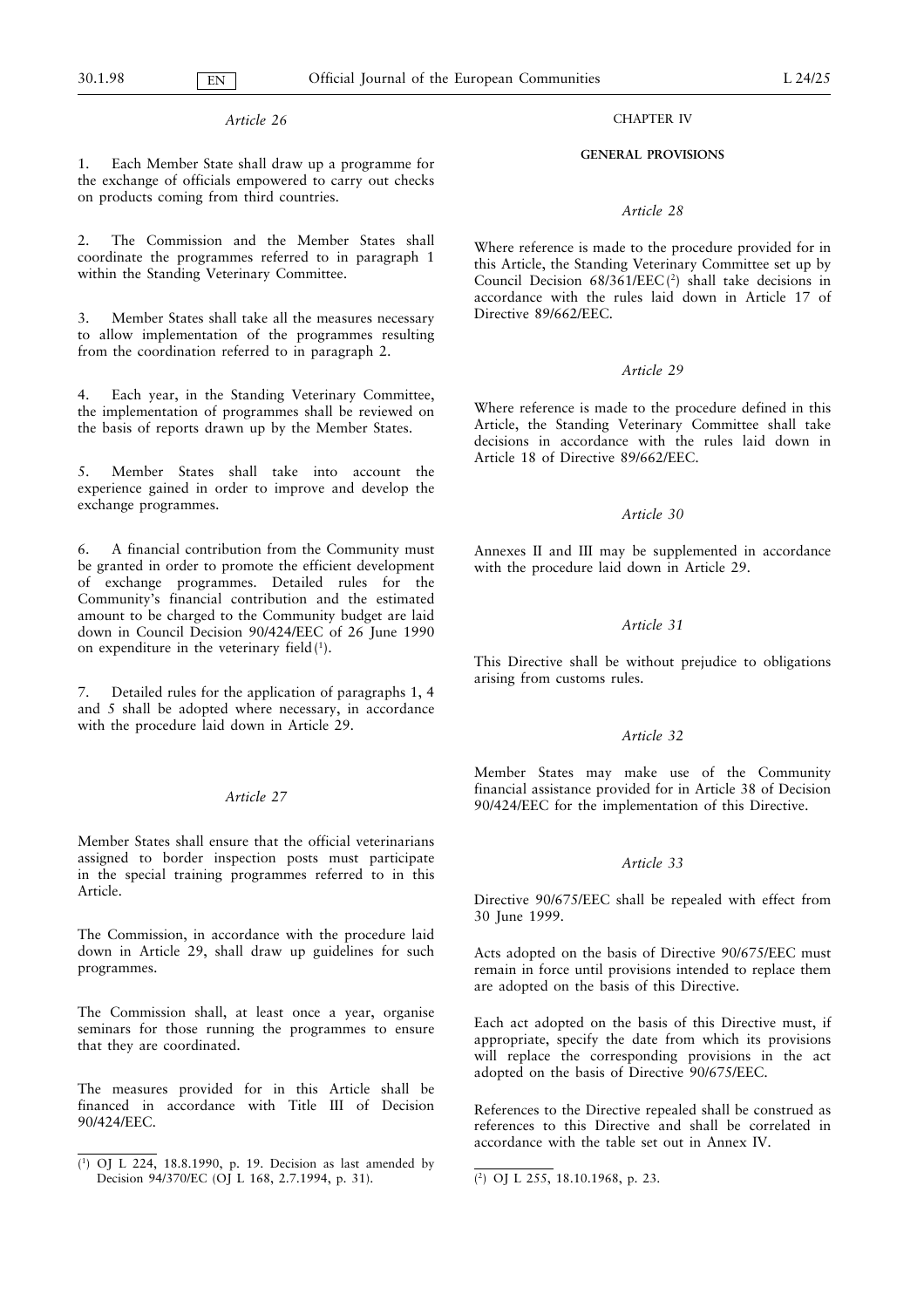# *Article 34*

1. Member States shall adopt and publish the laws, regulations and administrative provisions necessary to comply with this Directive before 1 July 1999. They shall forthwith inform the Commission thereof.

They shall apply those provisions as from 1 July 1999.

When Member States adopt these provisions, they shall contain a reference to this Directive or shall be accompanied by such reference at the time of their official publication. The procedure for making such reference shall be adopted by Member States.

2. Member States shall communicate to the Commission the text of the main provisions of national law which they adopt in the field governed by this Directive.

# *Article 35*

This Directive shall enter into force on the 20th day following that of its publication in the *Official Journal of the European Communities.*

*Article 36*

This Directive is addressed to the Member States.

Done at Brussels, 18 December 1997.

*For the Council The President* F. BODEN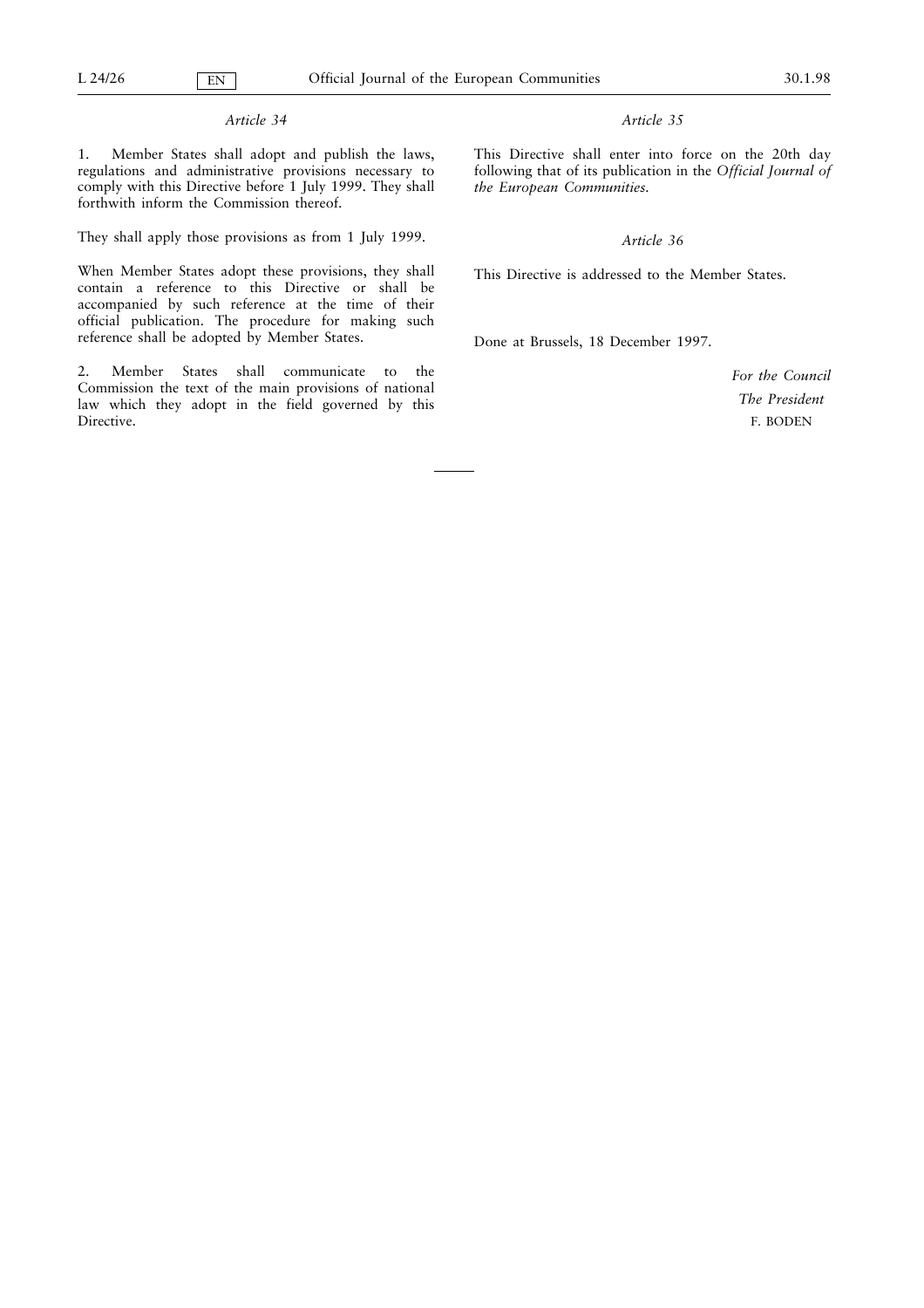# *ANNEX I*

# **TERRITORIES LISTED IN ARTICLE 1**

- 1. The territory of the Kingdom of Belgium.
- 2. The territory of the Kingdom of Denmark with the exception of the Faroe Islands and Greenland.
- 3. The territory of the Federal Republic Germany.
- 4. The territory of the Kingdom of Spain with the exception of Ceuta and Melilla.
- 5. The territory of the Hellenic Republic.
- 6. The territory of the French Republic.
- 7. The territory of Ireland.
- 8. The territory of the Italian Republic.
- 9. The territory of the Grand Duchy of Luxembourg.
- 10. The territory of the Kingdom of the Netherlands in Europe.
- 11. The territory of the Portuguese Republic.
- 12. The territory of the United Kingdom of Great Britain and Northern Ireland.
- 13. The territory of the Republic of Austria.
- 14. The territory of the Republic of Finland.
- 15. The territory of the Kingdom of Sweden.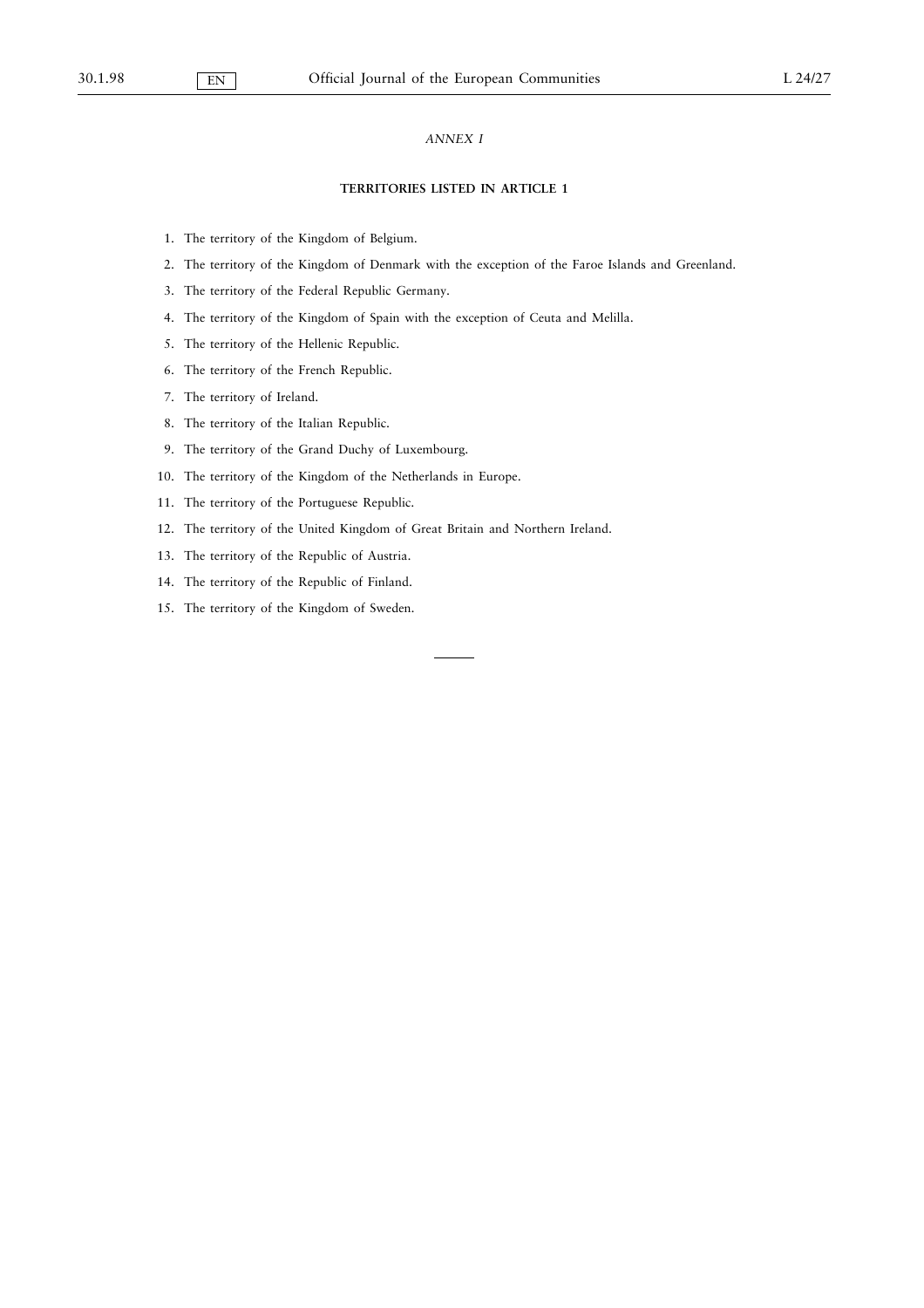#### *ANNEX II*

# **APPROVED REQUIREMENTS FOR BORDER INSPECTION POSTS**

In order to obtain Community approval, border inspection posts must have:

- the staff necessary to check the documents (public health and animal health certificates or any other document laid down by Community legislation) accompanying the products,
- sufficient numbers, in relation to the quantity of products dealt with by the border inspection post, of veterinary and auxiliary staff specially trained to carry out checks that products correspond to the accompanying documents and systematic physical checks of each product consignment,
- sufficient staff to take and process random samples of product consignments presented at a given border inspection post,
- sufficiently large premises available to the staff responsible for carrying out veterinary checks,
- appropriate hygienic premises and facilities for carrying out routine analyses and taking samples in accordance with this Directive,
- appropriate hygienic premises and facilities for taking and processing the samples for the routine checks laid down in Community rules (microbiological standards),
- the services of a specialised laboratory able to carry out special analyses on the samples taken at that post,
- premises and cold stores for the storage of part-consignments taken for analysis and products whose release for free circulation has not been authorised by the veterinary officer responsible for the border inspection post,
- appropriate equipment for the rapid exchange of information, in particular with other border inspection posts (through the computerised system provided for in Article 20 of Directive 90/425/EEC or the Shift project),
- the services of an establishment qualified to carry out the treatment provided for in Directive 90/667/EEC.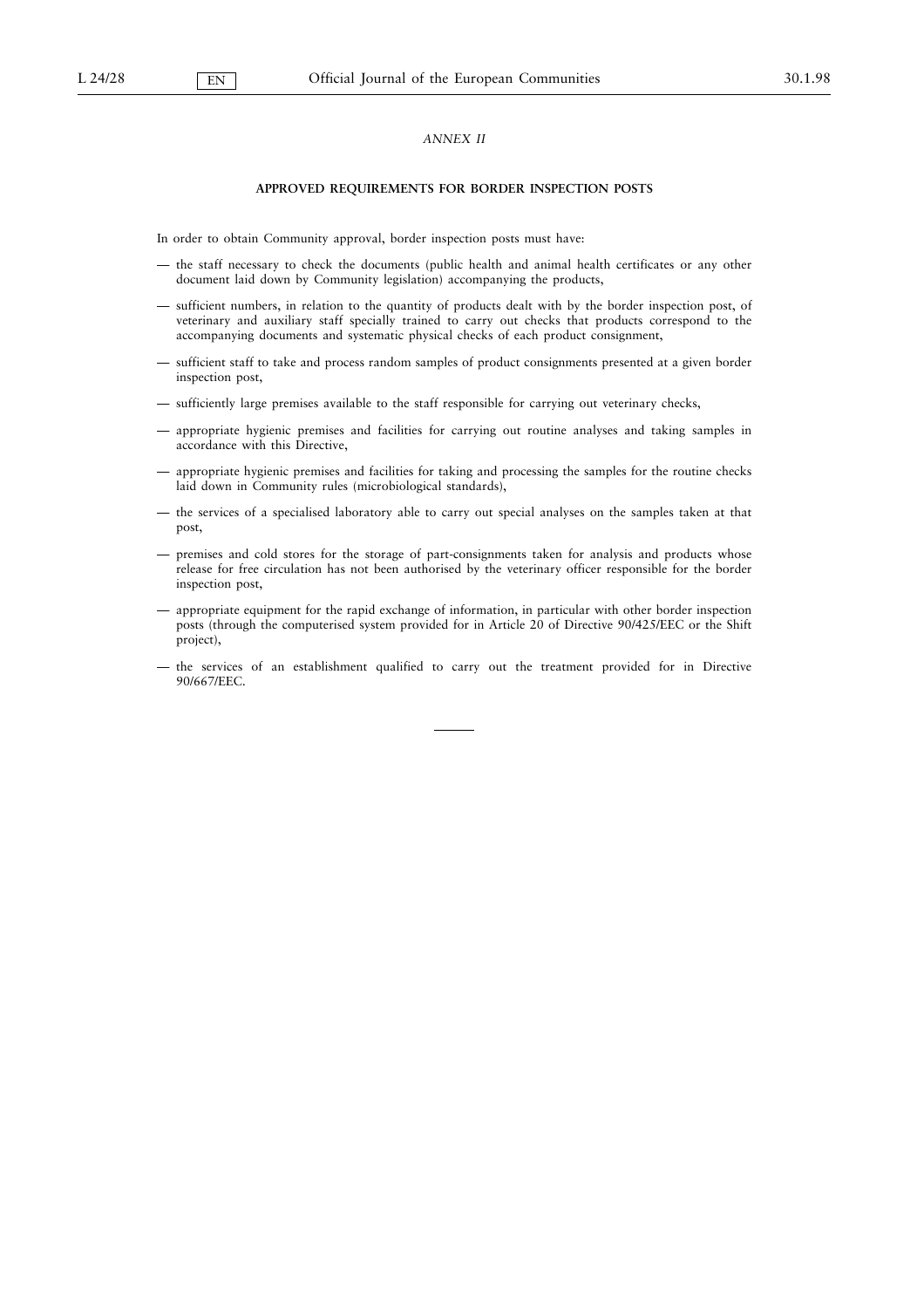#### *ANNEX III*

#### **PHYSICAL CHECK OF THE PRODUCTS**

The aim of the physical check of the animal products is to ensure that the products still meet the purpose mentioned on the veterinary certificate or document: the guarantees of origin certified by the third country must accordingly be verified while ensuring that the subsequent transport of the product has not altered the original guaranteed condition, by means of:

- (a) sensory examinations: smell, colour, consistency, taste;
- (b) simple physical or chemical tests: cutting, thawing, cooking;
- (c) laboratory tests to detect:

residues,

pathogens,

contaminants,

evidence of alteration.

Whatever the type of product, the following must be carried out:

- (a) a check on the conditions and means of transport to identify in particular any shortcomings or breaks in the cold chain;
- (b) the real weight of the consignment and that indicated on the veterinary certificate or document must be compared, and the whole consignment weighed where necessary;
- (c) the wrapping materials and all markings (stamps, lavels) thereon must be checked to ensure their conformity with Community legislation;
- (d) the temperature required by Community legislation must be checked to ensure compliance during transport;
- (e) en entire set of packages, or samples in the case of bulk products must be examined before undergoing sensory examination and physical, chemical and laboratory tests.

The tests must be carried out on a whole range of samples drawn from the entire consignment, which may be partially unloaded where necessary to ensure that all parts of it are reached.

The examination must cover 1% of the items or packages in a consignment, from a minimum of two items/packages to a maximum of ten.

However, depending on the products and the circumstances, the veterinary authorities may insist on more extensive checks.

In the case of bulk goods, at least five samples must be taken from various parts of the consignment;

(f) where random laboratory tests are undertaken which cannot provide immediate results, and there is no immediate danger to public or animal health, the consignment may be released.

However, where the laboratory tests have been carried out because of a suspicion of irregularity or previous tests have given positive results, the consignments may not be released until the test results are negative;

- (g) the means of transport must be fully unloaded only in the following cases:
	- loading was done in such a way as to make access to the entire consignment impossible by partial unloading alone,
	- sample checks have revealed irregularities,
	- the previous consignment has shown irregularities,
	- the official veterinarian suspects irregularities;
- (h) once the physical check has been completed, the competent authority must certify the check by closing and officially stamping all the opened packages and by resealing all the containers, the number of the seal being then entered on the border transit document.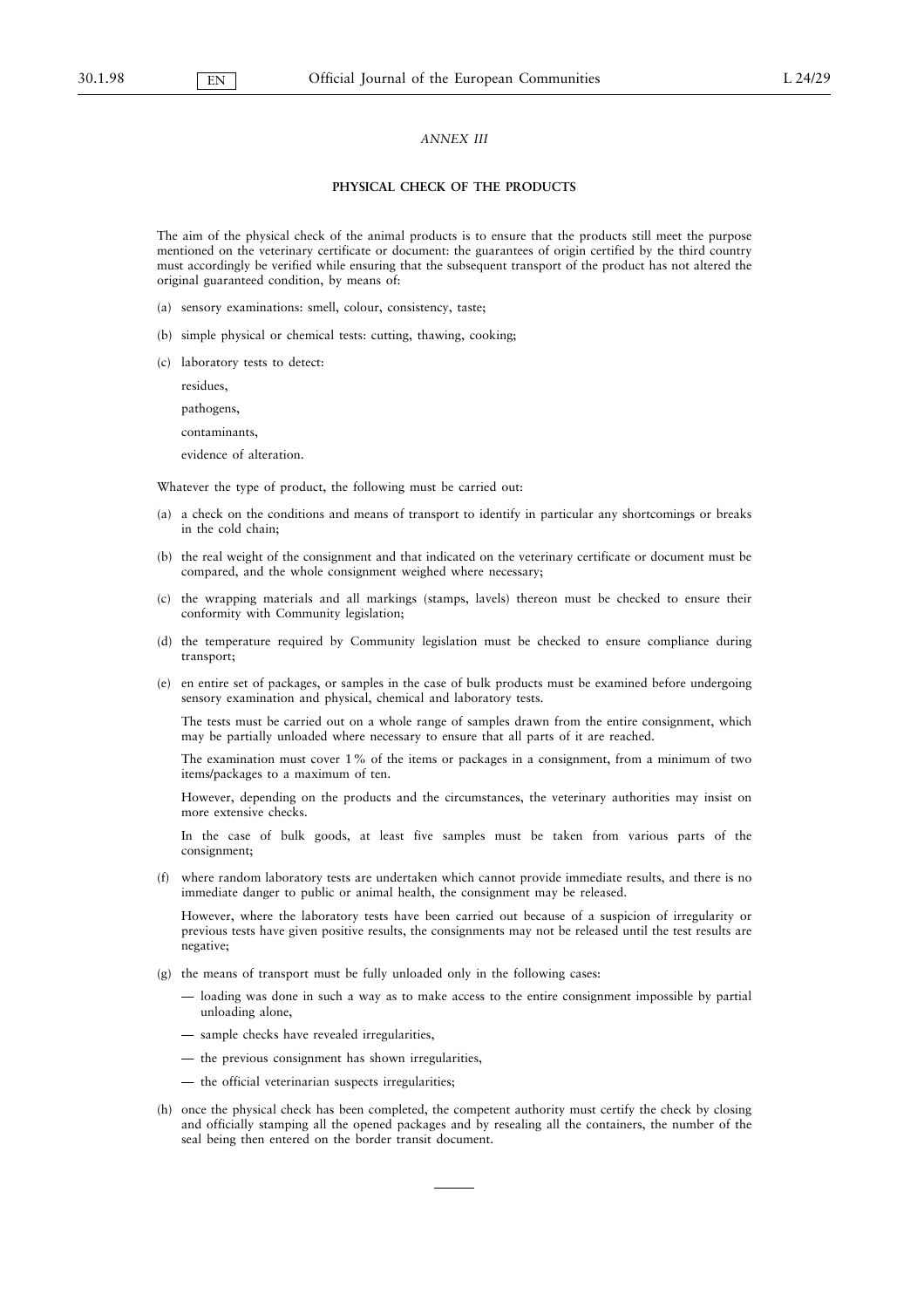# *ANNEX IV*

# **TABLE OF CORRESPONDENCE**

| Directive 90/675/EEC | This Directive    |
|----------------------|-------------------|
| Article 1            | Article 1         |
| Article 2(1)         | Article 2(1)      |
| Article $2(2)(a)$    | Article $2(2)(a)$ |
| Article $2(2)(b)$    | Article $2(2)(b)$ |
| Article $2(2)(c)$    | Article $2(2)(c)$ |
| Article $2(2)(d)$    | Article $2(2)(d)$ |
| Article $2(2)(e)$    | Article $2(2)(e)$ |
| Article $2(2)(f)$    | Article $2(2)(f)$ |
| Article $2(2)(g)$    | Article $2(2)(g)$ |
| Article $2(2)(h)$    | Article $2(2)(k)$ |
| Article 3            |                   |
| Article 4            |                   |
| Article 5            | Article 12        |
| Article 6            | Article 13        |
| Article 7            |                   |
| Article $8(1)$       |                   |
| Article 8(2)         | Article $4(4)(b)$ |
| Article $8(3)$       | Article 10        |
| Article 8(4)         | Article 9         |
| Article 9            | Article 6         |
| Article 10           |                   |
| Article 11           |                   |
| Article 12           | Article 11        |
| Article 13           | Article 14        |
| Article 14           | Article 16        |
| Article 15           |                   |
| Article 16           | Article 17        |
| Article 17           | Article 18        |
| Article 18           | Article 19        |
| Article 18a          | Article 21        |
| Article 19           | Article 22        |
| Article 20           | Article 23        |
| Article 21           | Article 25        |
| Article 22           | Article 26        |
| Article 23           | Article 28        |
| Article 24           | Article 29        |
| Article 25           | Article 30        |
| Article 26           | Article 31        |
| Article 27           |                   |
| Article 28           |                   |
| Article 29           |                   |
| Article 30           |                   |
| Article 31           | Article 32        |
| Article 32           | Article 34        |
| Article 33           | Article 36        |
| Annex I              | Annex I           |
| Annex II             | Annex II          |
|                      | Annex III         |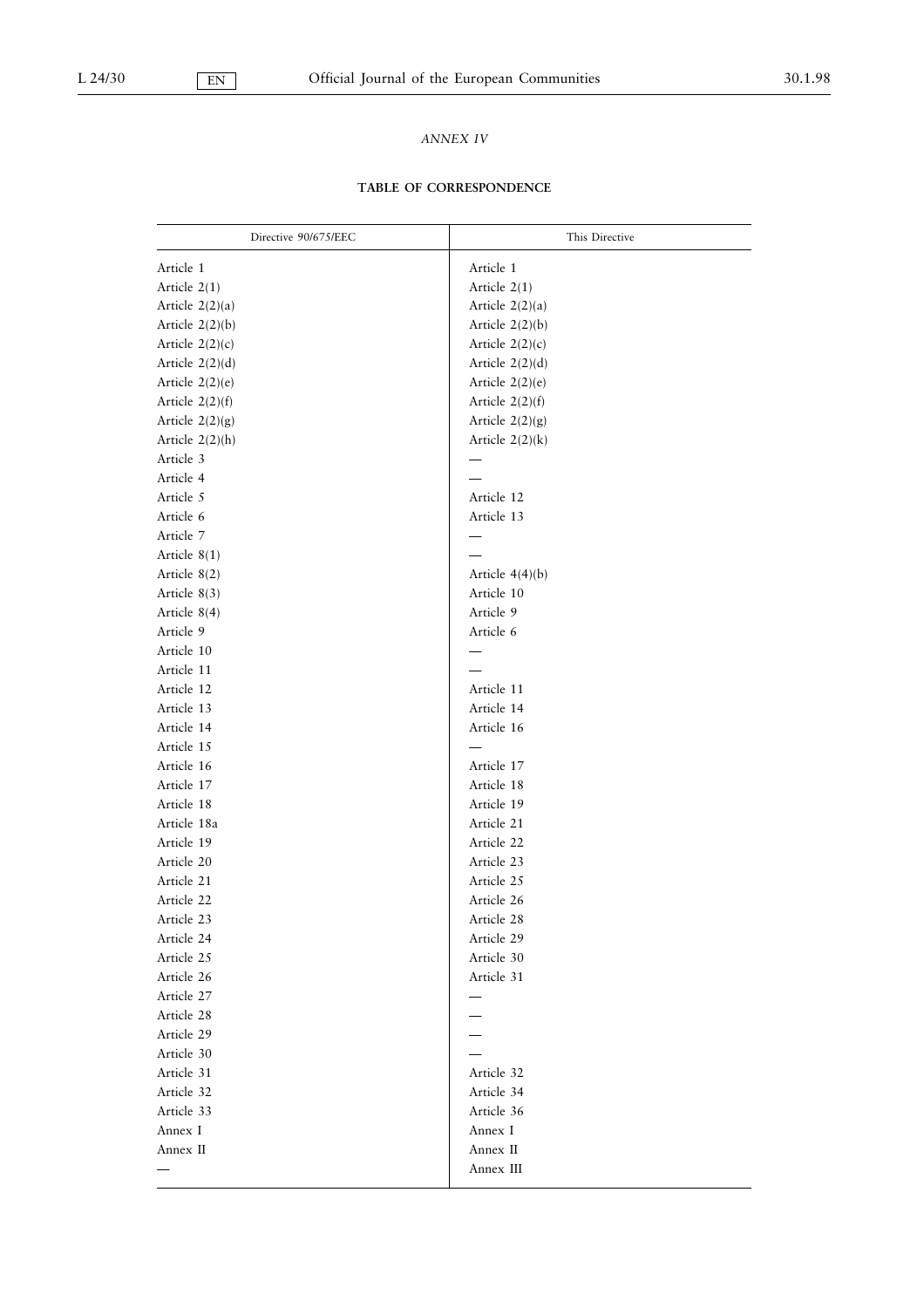#### **COUNCIL DIRECTIVE 97/79/EC**

#### **of 18 December 1997**

# **amending Directives 71/118/EEC, 72/462/EEC, 85/73/EEC, 91/67/EEC, 91/492/EEC, 91/493/EEC, 92/45/EEC and 92/118/EEC as regards the organisation of veterinary checks on products entering the Community from third countries**

THE COUNCIL OF THE EUROPEAN UNION,

Having regard to the Treaty establishing the European Community, and in particular Article 43 thereof,

Having regard to the proposal from the Commission $(1)$ ,

Having regard to the opinion of the European Parliament $(2)$ ,

Having regard to the opinion of the Economic and Social Committee $(3)$ ,

Whereas for the sake of clarity and rationality, Council Directive 90/675/EEC, laying down the principles governing the organisation of veterinary checks on products entering the Community from third countries(4 ), has been repealed and replaced by Directive  $97/78/EC(5);$ 

Whereas the replacement of Directive 90/675/EEC by Directive 97/78/EC has consequences for the existing texts of the following Council Directives:

- Directive 71/118/EEC of 15 February 1971 on health problems affecting the production and placing on the market of fresh poultrymeat $(6)$ ,
- Directive 72/462/EEC of 12 December 1972 on health and veterinary inspection problems upon importation of bovine, ovine, caprine animals and swine, fresh meat or meat products from third countries $(7)$ ,
- Directive 85/73/EEC of 29 January 1985 on the financing of veterinary inspections and controls
- ( 1) OJ C 258, 23.8.1997, p. 7.
- ( 2) OJ C 85, 17.3.1997, p. 76.
- $(3)$  OJ C 66, 3.3.1997, p. 43.
- ( 4 ) OJ L 373, 31.12.1990, p. 1. Directive as last amended by Directive 96/43/EC (OJ L 162, 1.7.1996, p. 1).
- ( 5) See page 9 of this Official Journal.
- ( 6 ) OJ L 55, 8.3.1971, p. 23. Directive as last amended by Directive 96/23/EC (OJ L 125, 23.5.1996, p. 10).
- ( 7) OJ L 302, 31.12.1972, p. 28. Directive as last amended by Directive 96/91/EC (OJ L 13, 16.1.1997, p. 27).

covered by Directives 89/662/EEC, 90/425/EEC,<br>90/675/EEC and 91/496/EEC (amended and and 91/496/EEC (amended and consolidated) $(^8)$ ,

- Directive 91/67/EEC of 28 January 1991 concerning the animal health conditions governing the placing on the market of aquaculture animals and products $(°)$ ,
- Directive 91/492/EEC of 15 July 1991 laying down the health conditions for the production and the placing on the market of live bivalve molluscs $(10)$ ,
- Directive 91/493/EEC of 22 July 1991 laying down the health conditions for the production and the placing on the market of fishery products<sup>(11</sup>),
- Directive 92/45/EEC of 16 June 1992 on public health and animal health problems relating to the killing of wild game and the placing on the market of wild-game meat  $(12)$ ,
- Directive 92/118/EEC of 17 December 1992 laying down animal health and public health requirements governing trade in and imports into the Community of products not subject to the said requirements laid down in specific Community rules referred to in Annex A(I) to Directive 89/662/EEC and, as regards pathogens, to Directive  $90/425/EEC^{(13)}$ ;

Whereas for that reason, those Directives should be brought into line with the text of Directive 97/78/EC,

- (8 ) OJ L 32, 5.2.1985, p. 14. Directive as last amended by Directive 96/43/EC (OJ L 162, 1.7.1996, p. 1).
- (9 ) OJ L 46, 19.2.1991, p. 1. Directive as last amended by Directive 95/22/EC (OJ L 243, 11.10.1995, p. 1).
- $(10)$  OJ L 268, 24.9.1991, p. 1. Directive as last amended by Directive 97/61/EC (OJ L 295, 29.10.1997, p. 35).
- ( 11) OJ L 268, 24.9.1991, p. 15. Directive as amended by Directive 96/23/EC (OJ L 125, 23.5.1996, p. 10).
- ( 12) OJ L 268, 14.9.1992, p. 35. Directive as amended by Directive 96/23/EC (OJ L 125, 23.5.1996, p. 10).
- $(13)$  OJ L 62, 15.3.1993, p. 49. Directive as last amended by Decision 96/90/EC (OJ L 13, 16.1.1997, p. 24).